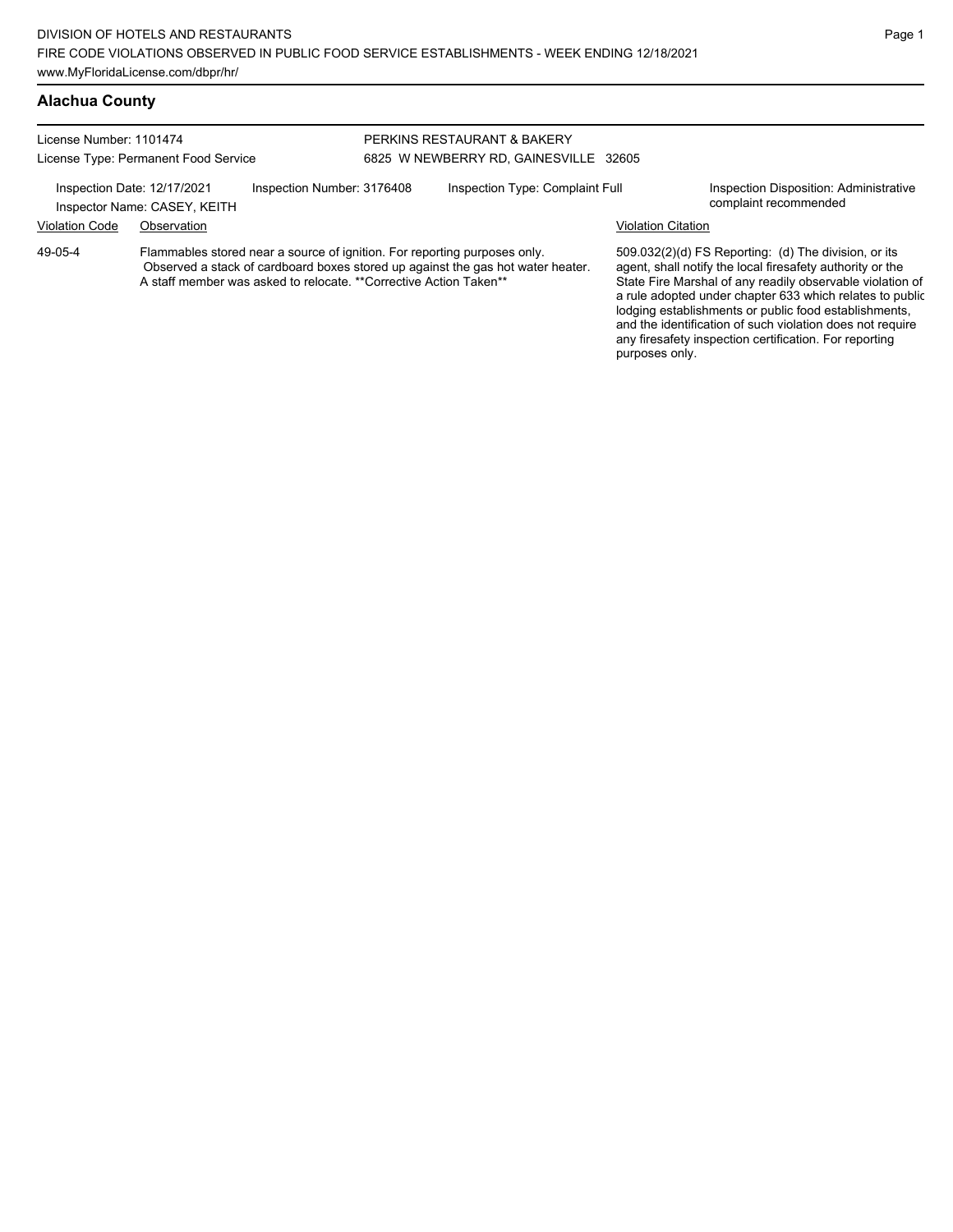### **Baker County**

| License Number: 1200182 | License Type: Permanent Food Service                         |                                                                                                                                                            | <b>HAMPTON INN &amp; SUITES</b><br>5242 GEORGE HODGES RD, MACCLENNY 32063 |                           |                                                                                                                                                                                                                                            |
|-------------------------|--------------------------------------------------------------|------------------------------------------------------------------------------------------------------------------------------------------------------------|---------------------------------------------------------------------------|---------------------------|--------------------------------------------------------------------------------------------------------------------------------------------------------------------------------------------------------------------------------------------|
|                         | Inspection Date: 12/14/2021<br>Inspector Name: PERRY, DENNIS | Inspection Number: 3136580                                                                                                                                 | Inspection Type: Routine - Food                                           |                           | Inspection Disposition: Warning<br>Issued                                                                                                                                                                                                  |
| <b>Violation Code</b>   | Observation                                                  |                                                                                                                                                            |                                                                           | <b>Violation Citation</b> |                                                                                                                                                                                                                                            |
| 45-02-4                 |                                                              | Portable fire extinguisher gauge in red zone. For reporting purposes only.<br>In small air handler closet off kitchen, fire extinguisher in recharge zone. |                                                                           |                           | 509.032(2)(d) FS Reporting: (d) The division, or its<br>agent, shall notify the local firesafety authority or the<br>State Fire Marshal of any readily observable violation of<br>a rule adopted under chapter 633 which relates to public |

a rule adopted under chapter 633 which relates to public lodging establishments or public food establishments, and the identification of such violation does not require any firesafety inspection certification. For reporting purposes only.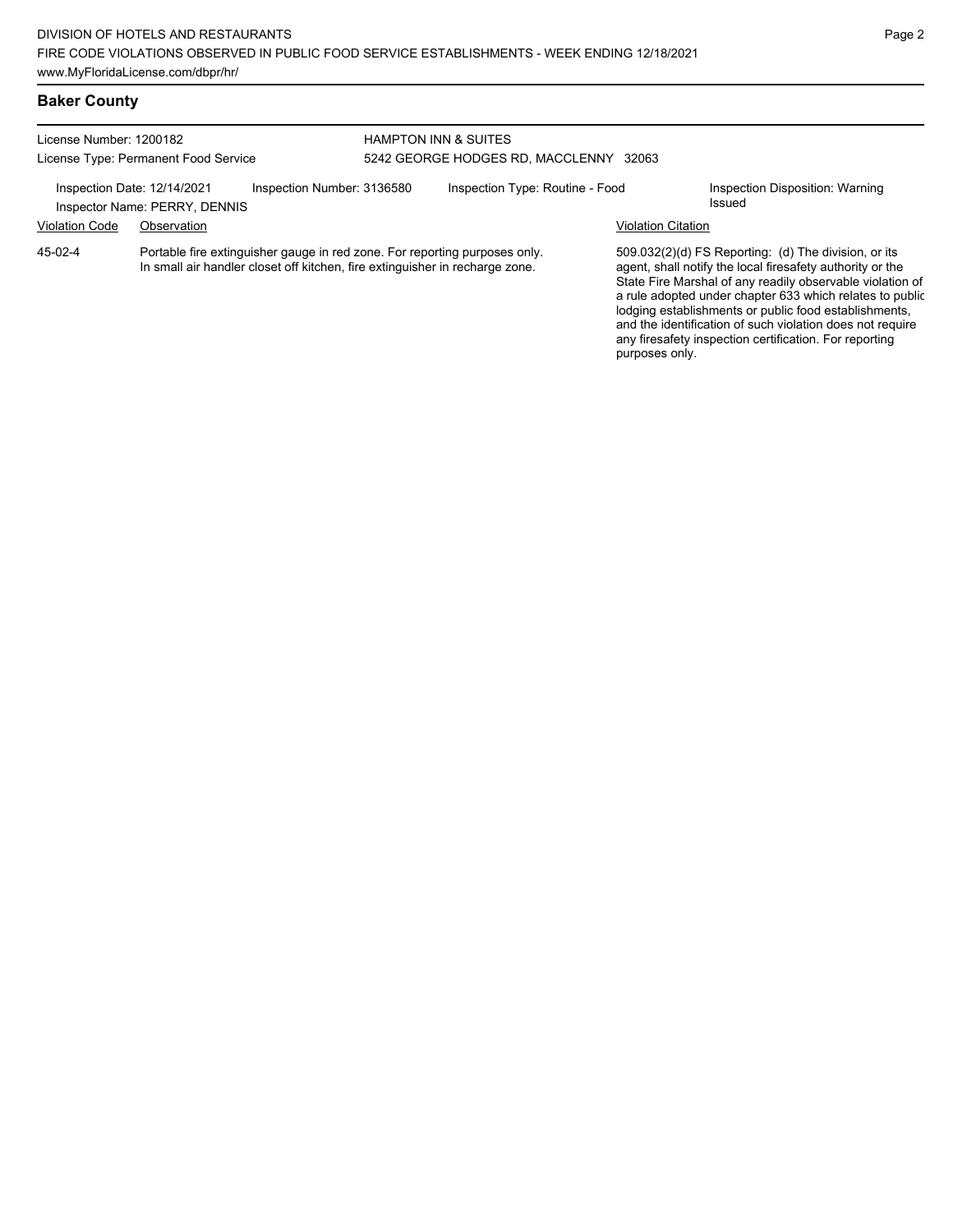## **Bay County**

| License Number: 1305916                              | License Type: Permanent Food Service                                       | <b>HOOK'D PREP KITCHEN</b> | 17618 ASHLEY DRIVE UNIT 105D, PANAMA CITY BEACH 32413        |                                                                                                                                                                                                                                                                                                                                                                                                                            |
|------------------------------------------------------|----------------------------------------------------------------------------|----------------------------|--------------------------------------------------------------|----------------------------------------------------------------------------------------------------------------------------------------------------------------------------------------------------------------------------------------------------------------------------------------------------------------------------------------------------------------------------------------------------------------------------|
| Inspection Date: 12/15/2021<br><b>Violation Code</b> | Inspection Number: 3136645<br>Inspector Name: HAASE, TINA<br>Observation   |                            | Inspection Type: Routine - Food<br><b>Violation Citation</b> | Inspection Disposition: Inspection<br>Completed - No Further Action                                                                                                                                                                                                                                                                                                                                                        |
| 45-02-4                                              | Portable fire extinguisher gauge in red zone. For reporting purposes only. |                            | purposes only.                                               | 509.032(2)(d) FS Reporting: (d) The division, or its<br>agent, shall notify the local firesafety authority or the<br>State Fire Marshal of any readily observable violation of<br>a rule adopted under chapter 633 which relates to public<br>lodging establishments or public food establishments,<br>and the identification of such violation does not require<br>any firesafety inspection certification. For reporting |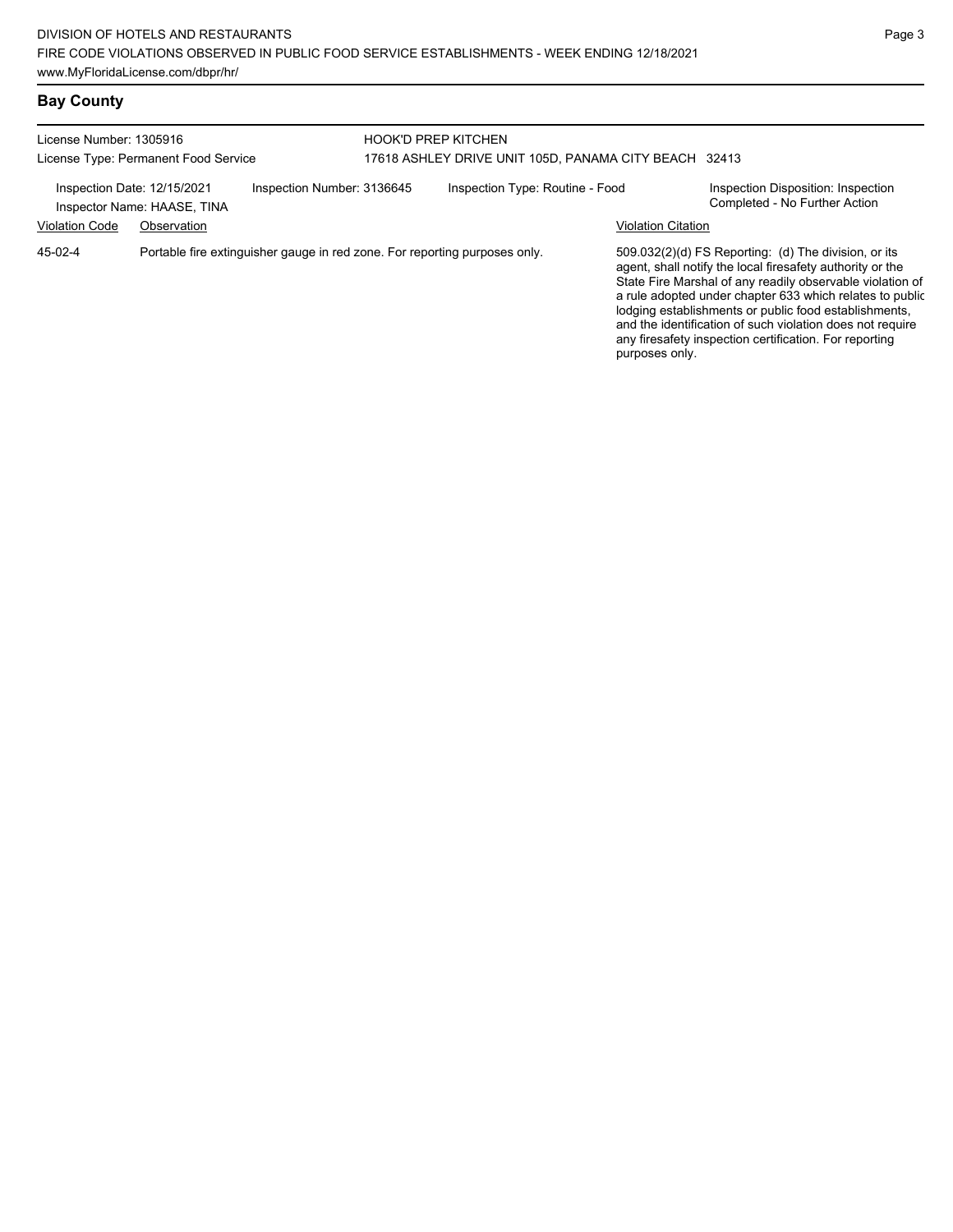## **Brevard County**

| License Number: 1506372     | License Type: Permanent Food Service |                            | JOANNE'S BEACHSIDE CAFE INC<br>6006 N ATLANTIC AVE, CAPE CANAVERAL 32920      |                           |                                                                                                                                                                                                                                                                                                                                                                                                                            |
|-----------------------------|--------------------------------------|----------------------------|-------------------------------------------------------------------------------|---------------------------|----------------------------------------------------------------------------------------------------------------------------------------------------------------------------------------------------------------------------------------------------------------------------------------------------------------------------------------------------------------------------------------------------------------------------|
| Inspection Date: 12/15/2021 | Inspector Name: HICKS, GEORGE RANDY  | Inspection Number: 3091385 | Inspection Type: Routine - Food                                               |                           | Inspection Disposition: Warning<br>Issued                                                                                                                                                                                                                                                                                                                                                                                  |
| <b>Violation Code</b>       | Observation                          |                            |                                                                               | <b>Violation Citation</b> |                                                                                                                                                                                                                                                                                                                                                                                                                            |
| 47-03-4                     | For reporting purposes only.         |                            | Observed electrical wiring exposed in breaker box. Breaker box missing cover. | purposes only.            | 509.032(2)(d) FS Reporting: (d) The division, or its<br>agent, shall notify the local firesafety authority or the<br>State Fire Marshal of any readily observable violation of<br>a rule adopted under chapter 633 which relates to public<br>lodging establishments or public food establishments,<br>and the identification of such violation does not require<br>any firesafety inspection certification. For reporting |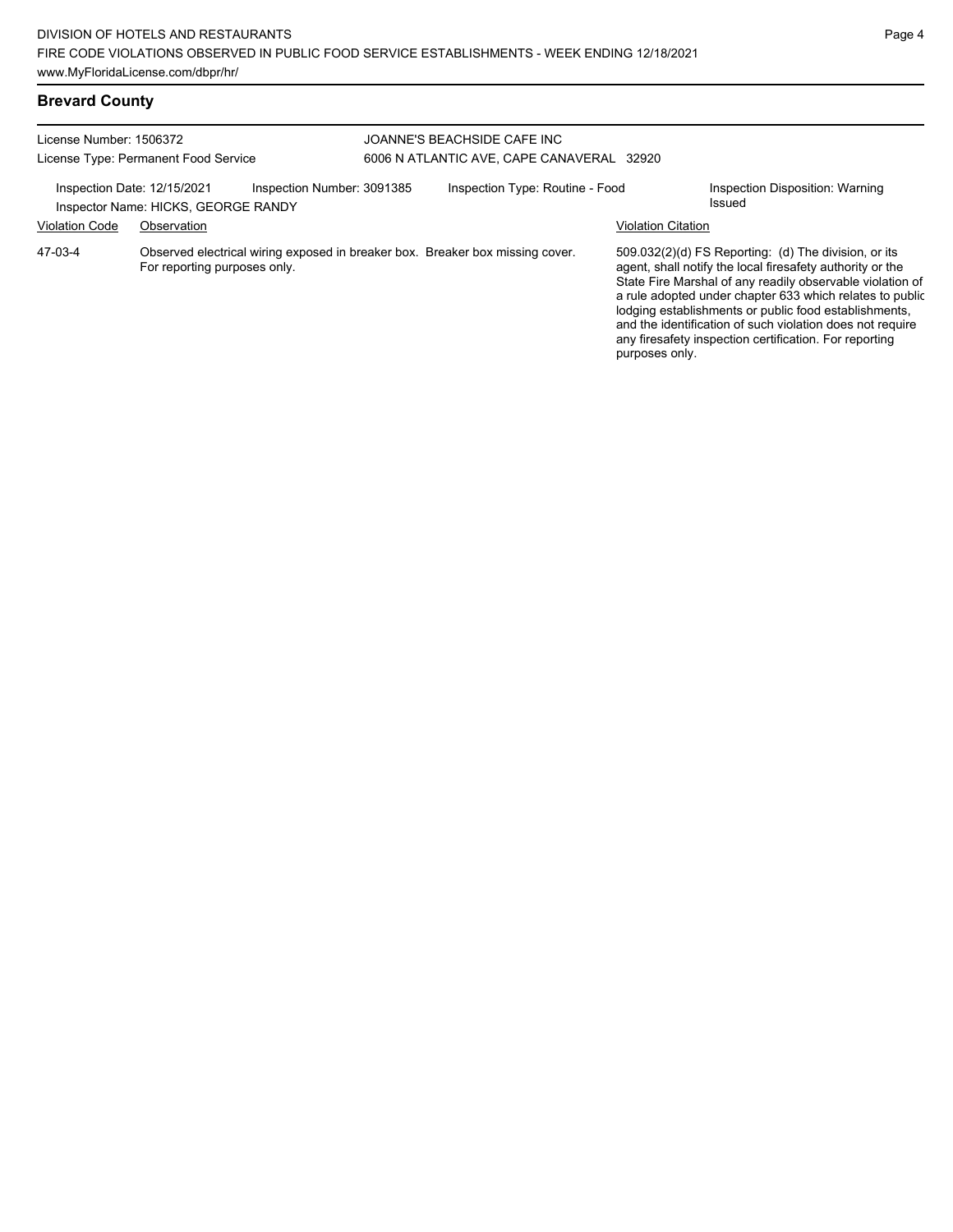### **Broward County**

| License Number: 1622991     | License Type: Permanent Food Service                                       | FIRST WATCH RESTAURANT #277<br>12598 PINES BLVD STE 103, PEMBROKE PINES 33027 |                           |                                                                     |
|-----------------------------|----------------------------------------------------------------------------|-------------------------------------------------------------------------------|---------------------------|---------------------------------------------------------------------|
| Inspection Date: 12/13/2021 | Inspection Number: 3145667<br>Inspector Name: MARTINEZ, RHEANNE            | Inspection Type: Routine - Food                                               |                           | Inspection Disposition: Inspection<br>Completed - No Further Action |
| <b>Violation Code</b>       | Observation                                                                |                                                                               | <b>Violation Citation</b> |                                                                     |
| 45-02-4                     | Portable fire extinguisher gauge in red zone. For reporting purposes only. |                                                                               |                           | 509.032(2)(d) FS Reporting: (d) The division, or its                |

Portable fire extinguisher gauge in red zone. For reporting purposes only. Observed fire extinguisher in recharge zone- hanging on wall next to mop sink. 509.032(2)(d) FS Reporting: (d) The division, or its agent, shall notify the local firesafety authority or the State Fire Marshal of any readily observable violation of a rule adopted under chapter 633 which relates to public lodging establishments or public food establishments, and the identification of such violation does not require any firesafety inspection certification. For reporting purposes only.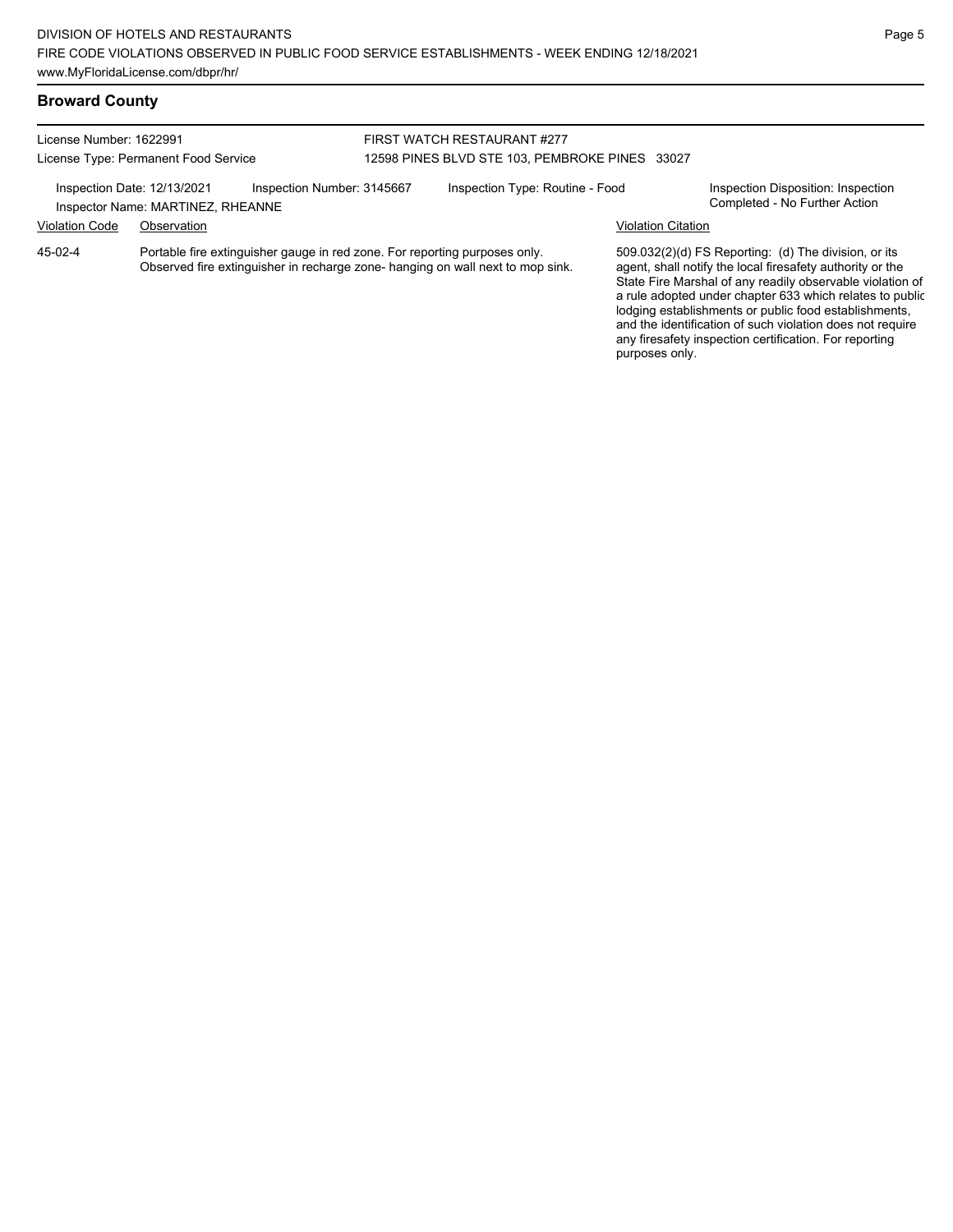| License Number: 1801963<br>License Type: Permanent Food Service |                                                 | FIN SUSHI PORT CHARLOTTE<br>24123 PEACHLAND BLVD UNITS C2 & C3, PORT CHARLOTTE 33954 |  |                                                                                 |                           |                                                                                                                                                                                                                                                                                                                                                                                                                              |
|-----------------------------------------------------------------|-------------------------------------------------|--------------------------------------------------------------------------------------|--|---------------------------------------------------------------------------------|---------------------------|------------------------------------------------------------------------------------------------------------------------------------------------------------------------------------------------------------------------------------------------------------------------------------------------------------------------------------------------------------------------------------------------------------------------------|
| Inspection Date: 12/10/2021<br><b>Violation Code</b>            | Inspector Name: KEATING, PATRICK<br>Observation | Inspection Number: 3151194                                                           |  | Inspection Type: Routine - Food                                                 | <b>Violation Citation</b> | Inspection Disposition: Inspection<br>Completed - No Further Action                                                                                                                                                                                                                                                                                                                                                          |
| 46-01-4                                                         |                                                 | Observed exit hall way blocked with boxes. Priority: Reporting                       |  | Observed: Marked exit/path to marked exit blocked. For reporting purposes only. | purposes only.            | $509.032(2)(d)$ FS Reporting: (d) The division, or its<br>agent, shall notify the local firesafety authority or the<br>State Fire Marshal of any readily observable violation of<br>a rule adopted under chapter 633 which relates to public<br>lodging establishments or public food establishments,<br>and the identification of such violation does not require<br>any firesafety inspection certification. For reporting |
| 46-04-4                                                         | locked.<br>Priority: Reporting                  |                                                                                      |  | Observed: Exit door locked. For reporting purposes only. Observed exit door     | purposes only.            | $509.032(2)(d)$ FS Reporting: (d) The division, or its<br>agent, shall notify the local firesafety authority or the<br>State Fire Marshal of any readily observable violation of<br>a rule adopted under chapter 633 which relates to public<br>lodging establishments or public food establishments,<br>and the identification of such violation does not require<br>any firesafety inspection certification. For reporting |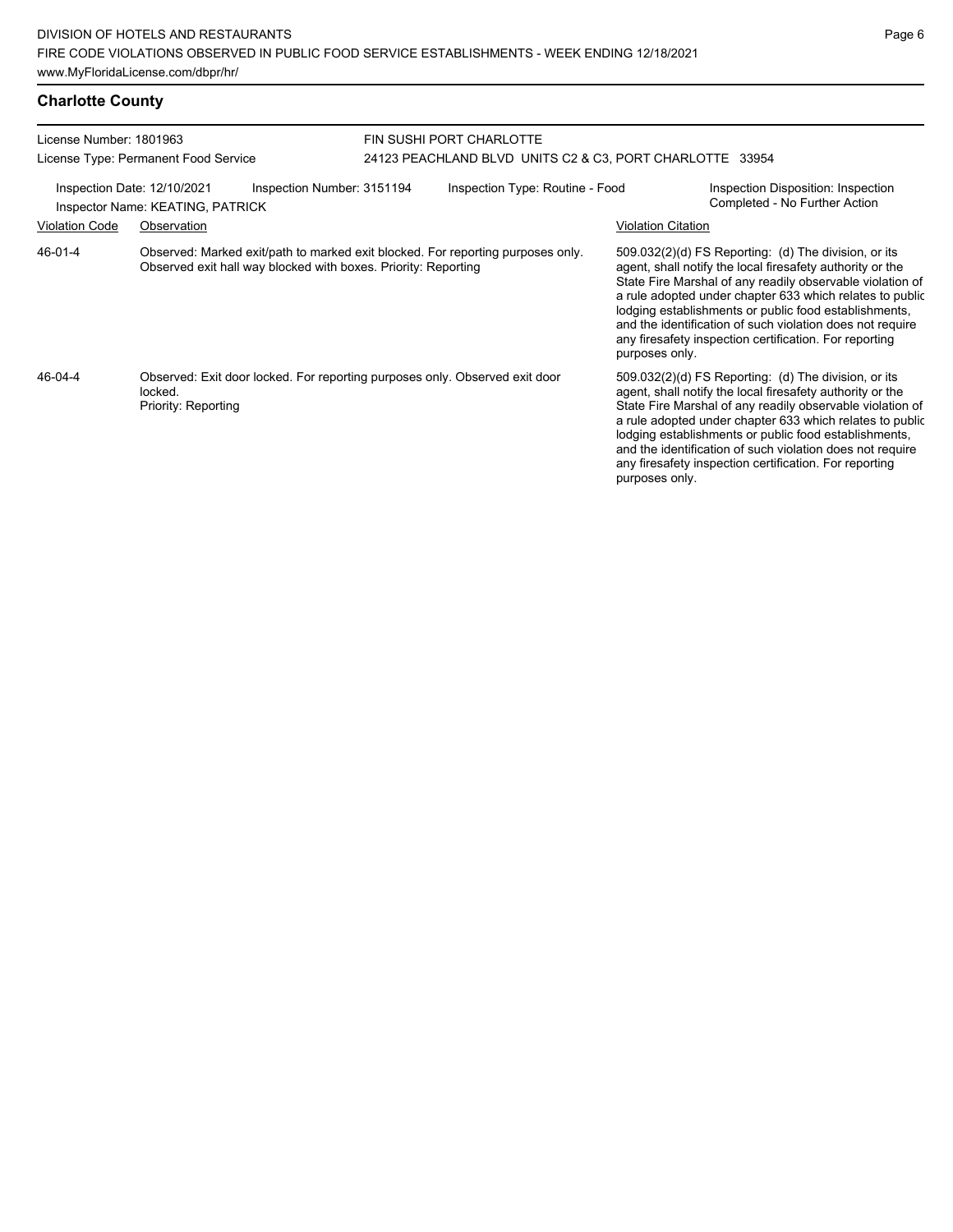## **Collier County**

| License Number: 2103143              |                                                              |                                    | BURGER KING #17646 |                                                                                                                                                                   |                           |                                                                                                                                                                                                                                                                                         |
|--------------------------------------|--------------------------------------------------------------|------------------------------------|--------------------|-------------------------------------------------------------------------------------------------------------------------------------------------------------------|---------------------------|-----------------------------------------------------------------------------------------------------------------------------------------------------------------------------------------------------------------------------------------------------------------------------------------|
| License Type: Permanent Food Service |                                                              | 2427 TARPON BAY BLVD, NAPLES 34119 |                    |                                                                                                                                                                   |                           |                                                                                                                                                                                                                                                                                         |
|                                      | Inspection Date: 12/17/2021<br>Inspector Name: SOMMERS, KARA | Inspection Number: 3176154         |                    | Inspection Type: Complaint Full                                                                                                                                   |                           | Inspection Disposition: Inspection<br>Completed - No Further Action                                                                                                                                                                                                                     |
| <b>Violation Code</b>                | Observation                                                  |                                    |                    |                                                                                                                                                                   | <b>Violation Citation</b> |                                                                                                                                                                                                                                                                                         |
| 47-03-4                              | Action Taken**                                               |                                    |                    | Observed electrical wiring in disrepair. Observed damaged extension cord in use.<br>Operator switched extension cords. For reporting purposes only. ** Corrective |                           | 509.032(2)(d) FS Reporting: (d) The division, or its<br>agent, shall notify the local firesafety authority or the<br>State Fire Marshal of any readily observable violation of<br>to contract the state of a contract the contract AAA contributions from a market that the contract of |

State Fire Marshal of any readily observable violation of a rule adopted under chapter 633 which relates to public lodging establishments or public food establishments, and the identification of such violation does not require any firesafety inspection certification. For reporting purposes only.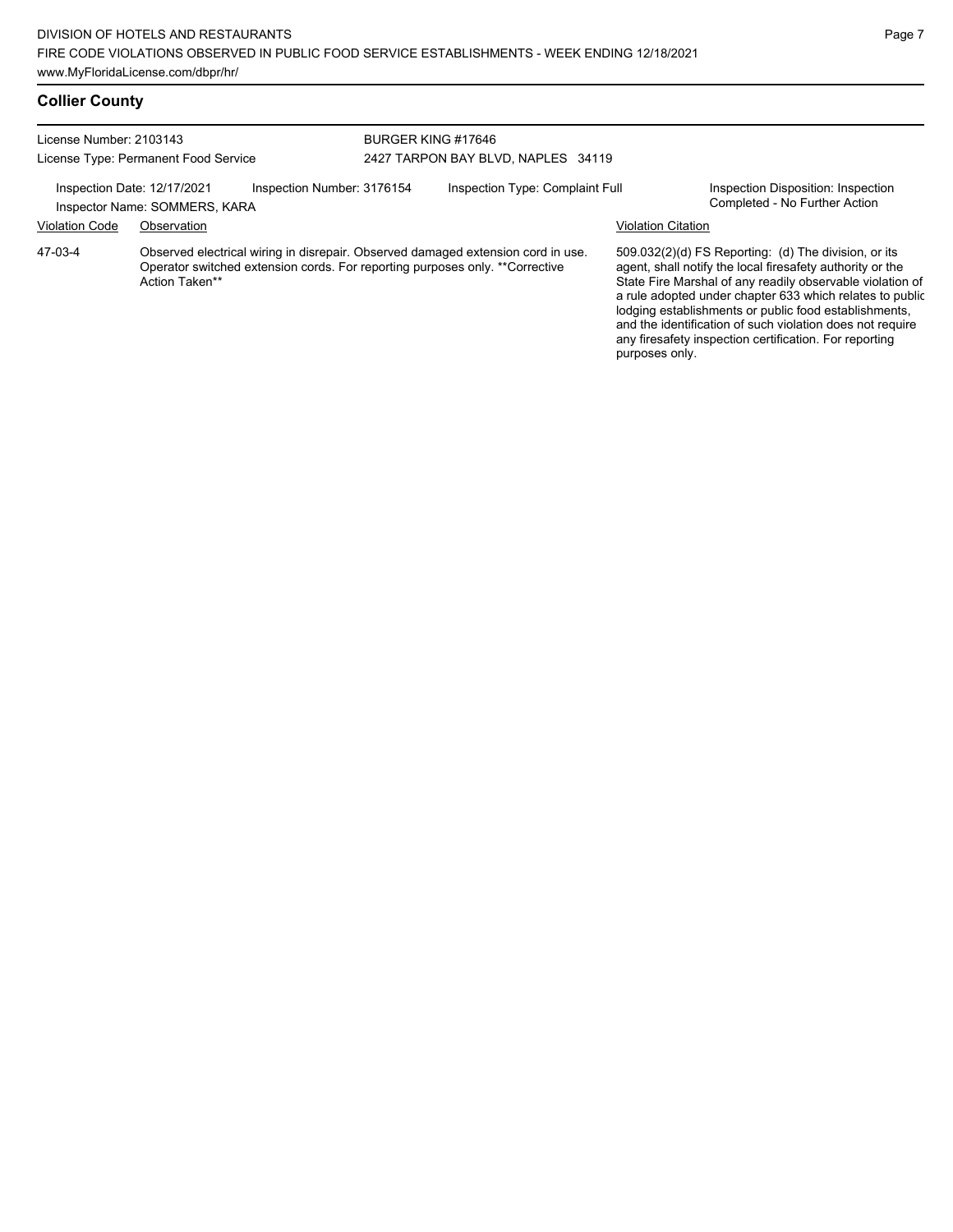**Dade County**

| License Number: 2334492 |                                                                                                                                                                                                                                                                         | 100 MONTADITOS             |                                                |                           |                                                                                                                                                                                                                                                                                                                                                                                                                            |  |
|-------------------------|-------------------------------------------------------------------------------------------------------------------------------------------------------------------------------------------------------------------------------------------------------------------------|----------------------------|------------------------------------------------|---------------------------|----------------------------------------------------------------------------------------------------------------------------------------------------------------------------------------------------------------------------------------------------------------------------------------------------------------------------------------------------------------------------------------------------------------------------|--|
|                         | License Type: Permanent Food Service                                                                                                                                                                                                                                    |                            | 6801 MAIN ST STE C106-C107, MIAMI LAKES 33014  |                           |                                                                                                                                                                                                                                                                                                                                                                                                                            |  |
|                         | Inspection Date: 12/15/2021<br>Inspector Name: VILCHEZ, NABEL                                                                                                                                                                                                           | Inspection Number: 3164038 | Inspection Type: Routine - Food                |                           | Inspection Disposition: Warning<br>Issued                                                                                                                                                                                                                                                                                                                                                                                  |  |
| <b>Violation Code</b>   | Observation                                                                                                                                                                                                                                                             |                            |                                                | <b>Violation Citation</b> |                                                                                                                                                                                                                                                                                                                                                                                                                            |  |
| 45-04-4                 | Use of cooking equipment producing grease laden vapors/smoke with no hood<br>suppression system installed. Notified Fire AHJ. For reporting purposes only.<br>Observed cooking sausage on potable stove without hood.                                                   |                            |                                                | purposes only.            | 509.032(2)(d) FS Reporting: (d) The division, or its<br>agent, shall notify the local firesafety authority or the<br>State Fire Marshal of any readily observable violation of<br>a rule adopted under chapter 633 which relates to public<br>lodging establishments or public food establishments,<br>and the identification of such violation does not require<br>any firesafety inspection certification. For reporting |  |
| License Number: 2336895 |                                                                                                                                                                                                                                                                         |                            | SYNDICATE WYNWOOD                              |                           |                                                                                                                                                                                                                                                                                                                                                                                                                            |  |
|                         | License Type: Permanent Food Service                                                                                                                                                                                                                                    |                            | 2451 NW 5 AVE, MIAMI 33127                     |                           |                                                                                                                                                                                                                                                                                                                                                                                                                            |  |
|                         | Inspection Date: 12/15/2021<br>Inspector Name: GONZALEZ, ERIK                                                                                                                                                                                                           | Inspection Number: 3112262 | Inspection Type: Routine - Food                |                           | Inspection Disposition: Inspection<br>Completed - No Further Action                                                                                                                                                                                                                                                                                                                                                        |  |
| <b>Violation Code</b>   | Observation                                                                                                                                                                                                                                                             |                            |                                                | <b>Violation Citation</b> |                                                                                                                                                                                                                                                                                                                                                                                                                            |  |
| 45-02-4                 | Portable fire extinguisher gauge in red zone. For reporting purposes only.<br>Observed extinguisher in recharge zone inside kitchen.                                                                                                                                    |                            |                                                | purposes only.            | 509.032(2)(d) FS Reporting: (d) The division, or its<br>agent, shall notify the local firesafety authority or the<br>State Fire Marshal of any readily observable violation of<br>a rule adopted under chapter 633 which relates to public<br>lodging establishments or public food establishments,<br>and the identification of such violation does not require<br>any firesafety inspection certification. For reporting |  |
| License Number: 2326422 |                                                                                                                                                                                                                                                                         |                            | LAS PALMAS CAFETERIA                           |                           |                                                                                                                                                                                                                                                                                                                                                                                                                            |  |
|                         | License Type: Permanent Food Service                                                                                                                                                                                                                                    |                            | 209 SE 1 ST, MIAMI 33131                       |                           |                                                                                                                                                                                                                                                                                                                                                                                                                            |  |
|                         | Inspection Date: 12/14/2021<br>Inspector Name: HENLEY, LATONYA                                                                                                                                                                                                          | Inspection Number: 3159265 | Inspection Type: Routine - Food                |                           | Inspection Disposition: Call Back -<br>Admin. complaint recommended                                                                                                                                                                                                                                                                                                                                                        |  |
| <b>Violation Code</b>   | Observation                                                                                                                                                                                                                                                             |                            |                                                | <b>Violation Citation</b> |                                                                                                                                                                                                                                                                                                                                                                                                                            |  |
| 45-04-4                 | - From initial inspection : Use of cooking equipment producing grease laden<br>vapors/smoke with no hood suppression system installed. Notified Fire AHJ. For<br>reporting purposes only. Observed two portable fryers not underneath the hood.<br>Observed the hood no |                            |                                                | purposes only.            | 509.032(2)(d) FS Reporting: (d) The division, or its<br>agent, shall notify the local firesafety authority or the<br>State Fire Marshal of any readily observable violation of<br>a rule adopted under chapter 633 which relates to public<br>lodging establishments or public food establishments,<br>and the identification of such violation does not require<br>any firesafety inspection certification. For reporting |  |
| License Number: 2330448 |                                                                                                                                                                                                                                                                         | 4D                         |                                                |                           |                                                                                                                                                                                                                                                                                                                                                                                                                            |  |
|                         | License Type: Permanent Food Service                                                                                                                                                                                                                                    |                            | 500 S POINTE DR #190, MIAMI BEACH 33139        |                           |                                                                                                                                                                                                                                                                                                                                                                                                                            |  |
|                         | Inspection Date: 12/14/2021<br>Inspector Name: WILLIAMS, ALFREDA                                                                                                                                                                                                        | Inspection Number: 3131910 | Inspection Type: Routine - Food                |                           | Inspection Disposition: Call Back -<br>Complied                                                                                                                                                                                                                                                                                                                                                                            |  |
| <b>Violation Code</b>   | Observation                                                                                                                                                                                                                                                             |                            |                                                | <b>Violation Citation</b> |                                                                                                                                                                                                                                                                                                                                                                                                                            |  |
| 45-02-4                 | - From initial inspection : Portable fire extinguisher gauge in red zone. For<br>reporting purposes only.<br>Located near restroom.<br>Extended**                                                                                                                       |                            | - From follow-up inspection 2021-12-14: **Time | purposes only.            | 509.032(2)(d) FS Reporting: (d) The division, or its<br>agent, shall notify the local firesafety authority or the<br>State Fire Marshal of any readily observable violation of<br>a rule adopted under chapter 633 which relates to public<br>lodging establishments or public food establishments,<br>and the identification of such violation does not require<br>any firesafety inspection certification. For reporting |  |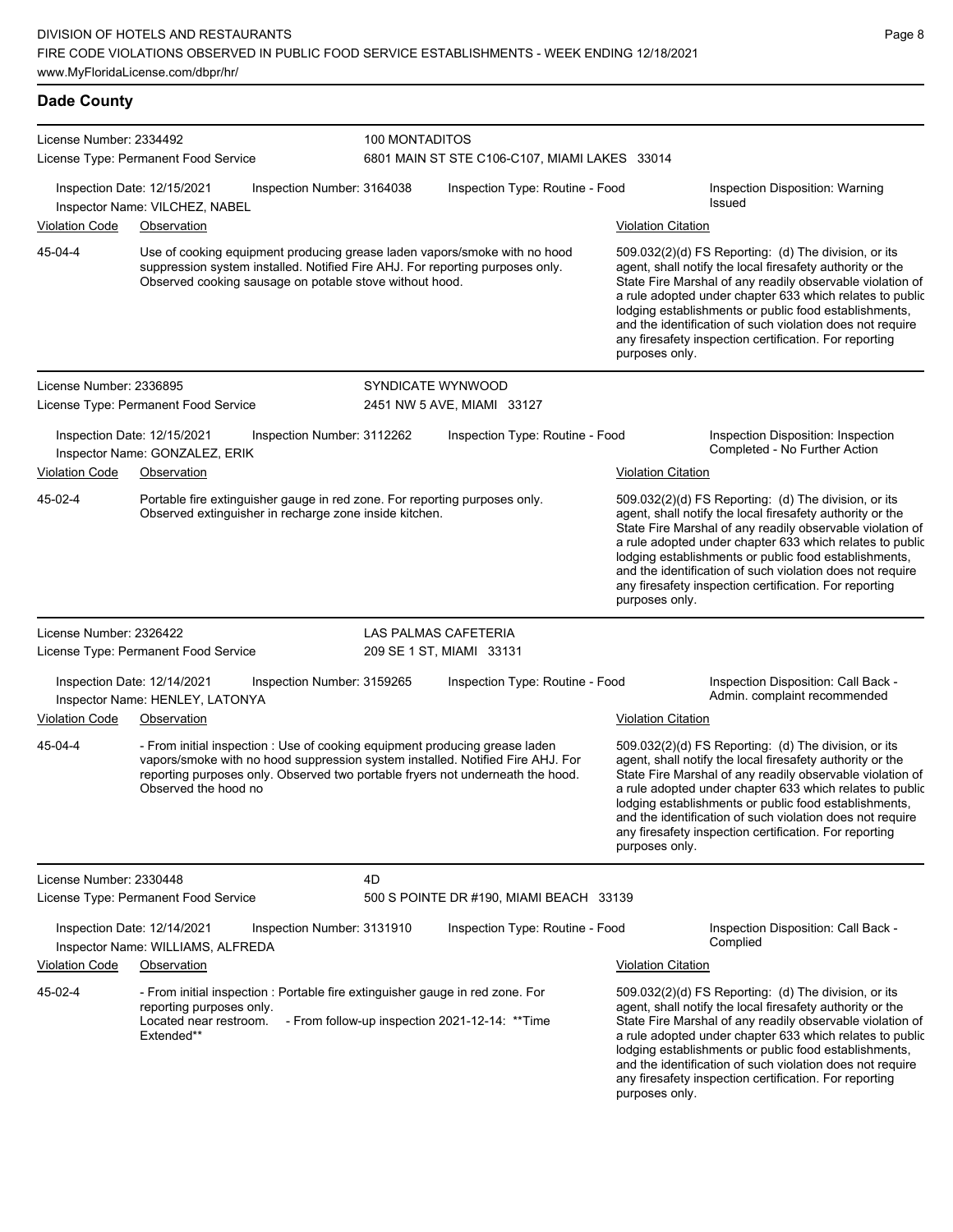**Dade County** License Number: 2323726 License Type: Permanent Food Service **CARVEL** 9330 SW 56 ST, MIAMI 331656529 Inspection Date: 12/15/2021 Inspection Number: 2688122 Inspection Type: Routine - Food Inspection Disposition: Call Back - Complied Inspector Name: LEIDECKER, EDILMA Violation Code Observation Violation Citation - From initial inspection : Exit door locked. For reporting purposes only. - From follow-up inspection 2021-12-15: Exit door locked. For reporting purposes only. \*\*Time Extended\*\* 509.032(2)(d) FS Reporting: (d) The division, or its agent, shall notify the local firesafety authority or the State Fire Marshal of any readily observable violation of a rule adopted under chapter 633 which relates to public lodging establishments or public food establishments, and the identification of such violation does not require any firesafety inspection certification. For reporting purposes only. 46-04-4 License Number: 2328912 License Type: Permanent Food Service POLLO TROPICAL #59 10705 W FLAGLER ST, MIAMI 33174 Inspection Date: 12/14/2021 Inspection Number: 3144210 Inspection Type: Routine - Food Inspection Disposition: Inspection Inspector Name: MASKASEM, SUPPACHAI NAMEL AND THE SERVICE OF THE SERVICE OF THE SERVICE OF THE SERVICE OF THE S Violation Code Observation Violation Citation Marked exit/path to marked exit blocked. For reporting purposes only. \*\*Corrected On-Site\*\* 509.032(2)(d) FS Reporting: (d) The division, or its agent, shall notify the local firesafety authority or the State Fire Marshal of any readily observable violation of a rule adopted under chapter 633 which relates to public lodging establishments or public food establishments, and the identification of such violation does not require any firesafety inspection certification. For reporting purposes only. 46-01-4 License Number: 2334159 License Type: Permanent Food Service PANERA BREAD #1704 10061 W FLAGLER ST, MIAMI 33174 Inspection Date: 12/15/2021 Inspection Number: 3141453 Inspection Type: Routine - Food Inspection Disposition: Inspection Inspector Name: MASKASEM, SUPPACHAI Violation Code Observation Violation Citation Marked exit/path to marked exit blocked. For reporting purposes only. observed empty boxes blocking the exit door. \*\*Corrected On-Site\*\* 509.032(2)(d) FS Reporting: (d) The division, or its agent, shall notify the local firesafety authority or the State Fire Marshal of any readily observable violation of a rule adopted under chapter 633 which relates to public lodging establishments or public food establishments, and the identification of such violation does not require any firesafety inspection certification. For reporting purposes only. 46-01-4 License Number: 2329211 License Type: Catering PCS EVENTS - SPECIAL EVENT CATERING & DESIGN TEAM 12205 SW 131 AVE, MIAMI 33186 Inspection Date: 12/17/2021 Inspection Number: 1120040 Inspection Type: Routine - Food Inspection Disposition: Inspection Inspector Name: LODENQUAI, BARRINGTON **Inspector Name: LODENQUAI, BARRINGTON** Violation Code Observation Violation Citation Propane tank (larger than 2.7 lb. water capacity/1 lb. gas capacity) located inside of the building. For reporting purposes only. Observed in the back storage. 509.032(2)(d) FS Reporting: (d) The division, or its agent, shall notify the local firesafety authority or the State Fire Marshal of any readily observable violation of a rule adopted under chapter 633 which relates to public lodging establishments or public food establishments, 48-04-4

and the identification of such violation does not require any firesafety inspection certification. For reporting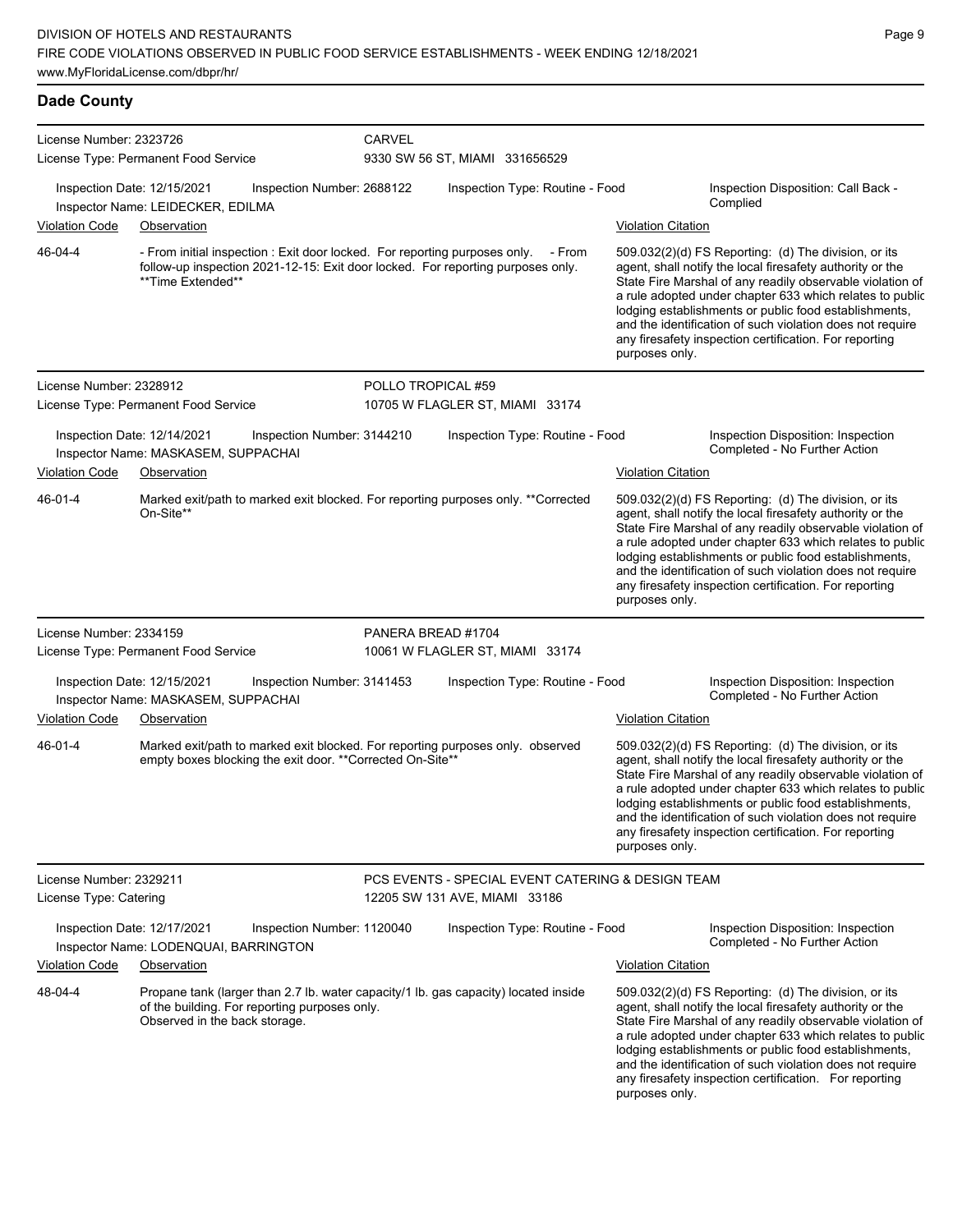| License Number: 2614780 | License Type: Permanent Food Service                                                                                                                                                                                                                    |                 | <b>WILD ATLANTIC SEAFOOD</b><br>622 CASSAT AVE 11-12, JACKSONVILLE 32205 |                                                                                                                                                                                                                                                                                                                                                                                                                                                |
|-------------------------|---------------------------------------------------------------------------------------------------------------------------------------------------------------------------------------------------------------------------------------------------------|-----------------|--------------------------------------------------------------------------|------------------------------------------------------------------------------------------------------------------------------------------------------------------------------------------------------------------------------------------------------------------------------------------------------------------------------------------------------------------------------------------------------------------------------------------------|
| <b>Violation Code</b>   | Inspection Date: 12/17/2021<br>Inspection Number: 3114214<br>Inspector Name: ESPINOSA-BECKERT, ILIANA<br>Observation                                                                                                                                    |                 | Inspection Type: Routine - Food                                          | Inspection Disposition: Call Back -<br>Complied<br><b>Violation Citation</b>                                                                                                                                                                                                                                                                                                                                                                   |
| 46-01-4                 | - From initial inspection : Marked exit/path to marked exit blocked. For reporting<br>purposes only. Boxes, mgr removed boxes **Corrected On-Site**<br>follow-up inspection 2021-11-15: Not seen ** Time Extended** - From follow-up<br>inspection 2021 |                 | - From                                                                   | $509.032(2)(d)$ FS Reporting: (d) The division, or its<br>agent, shall notify the local firesafety authority or the<br>State Fire Marshal of any readily observable violation of<br>a rule adopted under chapter 633 which relates to public<br>lodging establishments or public food establishments,<br>and the identification of such violation does not require<br>any firesafety inspection certification. For reporting<br>purposes only. |
| License Number: 2614668 |                                                                                                                                                                                                                                                         |                 | <b>FARM TO TABLE CAFE</b>                                                |                                                                                                                                                                                                                                                                                                                                                                                                                                                |
|                         | License Type: Permanent Food Service                                                                                                                                                                                                                    |                 | 807 CHILDRENS WAY, JACKSONVILLE 32207                                    |                                                                                                                                                                                                                                                                                                                                                                                                                                                |
|                         | Inspection Date: 12/17/2021<br>Inspection Number: 3128592<br>Inspector Name: YOUNG, JENNIFER                                                                                                                                                            |                 | Inspection Type: Routine - Food                                          | Inspection Disposition: Warning<br><b>Issued</b>                                                                                                                                                                                                                                                                                                                                                                                               |
| Violation Code          | Observation                                                                                                                                                                                                                                             |                 |                                                                          | <b>Violation Citation</b>                                                                                                                                                                                                                                                                                                                                                                                                                      |
| 45-04-4                 | Use of cooking equipment producing grease laden vapors/smoke with no hood<br>suppression system installed. Notified Fire AHJ. For reporting purposes only.<br>Establishment cook food products on stove with out a hood suppression system              |                 |                                                                          | 509.032(2)(d) FS Reporting: (d) The division, or its<br>agent, shall notify the local firesafety authority or the<br>State Fire Marshal of any readily observable violation of<br>a rule adopted under chapter 633 which relates to public<br>lodging establishments or public food establishments,<br>and the identification of such violation does not require<br>any firesafety inspection certification. For reporting<br>purposes only.   |
| License Number: 2615383 |                                                                                                                                                                                                                                                         |                 | LA NOPALERA MEXICAN RESTAURANT                                           |                                                                                                                                                                                                                                                                                                                                                                                                                                                |
|                         | License Type: Permanent Food Service                                                                                                                                                                                                                    |                 | 1434 HENDRICKS AVE, JACKSONVILLE 32207                                   |                                                                                                                                                                                                                                                                                                                                                                                                                                                |
|                         | Inspection Date: 12/17/2021<br>Inspection Number: 3137312<br>Inspector Name: YOUNG, JENNIFER                                                                                                                                                            |                 | Inspection Type: Routine - Food                                          | Inspection Disposition: Administrative<br>complaint recommended                                                                                                                                                                                                                                                                                                                                                                                |
| Violation Code          | Observation                                                                                                                                                                                                                                             |                 |                                                                          | <b>Violation Citation</b>                                                                                                                                                                                                                                                                                                                                                                                                                      |
| 48-04-4                 | Propane tank (larger than 2.7 lb. water capacity/1 lb. gas capacity) located inside<br>of the building. For reporting purposes only.<br>15lb propane tank near elevator across from bar area                                                            |                 |                                                                          | 509.032(2)(d) FS Reporting: (d) The division, or its<br>agent, shall notify the local firesafety authority or the<br>State Fire Marshal of any readily observable violation of<br>a rule adopted under chapter 633 which relates to public<br>lodging establishments or public food establishments,<br>and the identification of such violation does not require<br>any firesafety inspection certification. For reporting<br>purposes only.   |
| License Number: 2651967 | License Type: Mobile Food Dispensing Vehicle                                                                                                                                                                                                            | V N S SOUL FOOD | 10435 CENTERWOOD CT, JACKSONVILLE 32218                                  |                                                                                                                                                                                                                                                                                                                                                                                                                                                |
|                         | Inspection Date: 12/13/2021<br>Inspection Number: 1245423<br>Inspector Name: ESPINOSA-BECKERT, ILIANA                                                                                                                                                   |                 | Inspection Type: Routine - Food                                          | Inspection Disposition: Inspection<br>Completed - No Further Action                                                                                                                                                                                                                                                                                                                                                                            |
| <b>Violation Code</b>   | Observation                                                                                                                                                                                                                                             |                 |                                                                          | <b>Violation Citation</b>                                                                                                                                                                                                                                                                                                                                                                                                                      |
| 45-02-4                 | Portable fire extinguisher gauge in red zone. For reporting purposes only.                                                                                                                                                                              |                 |                                                                          | 509.032(2)(d) FS Reporting: (d) The division, or its<br>agent, shall notify the local firesafety authority or the<br>State Fire Marshal of any readily observable violation of<br>a rule adopted under chapter 633 which relates to public<br>lodging establishments or public food establishments,<br>and the identification of such violation does not require<br>any firesafety inspection certification. For reporting<br>purposes only.   |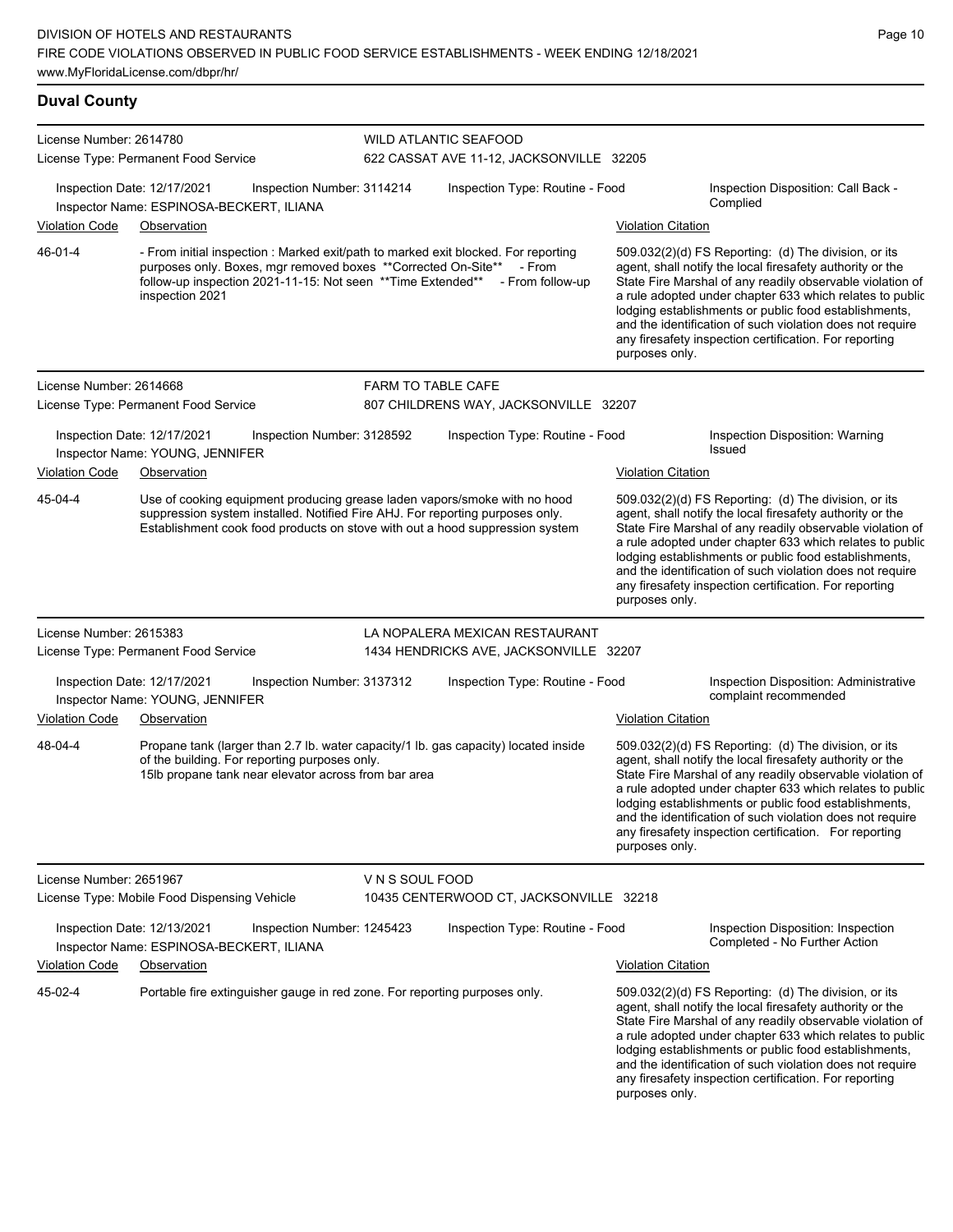# **Flagler County**

| License Number: 2800692 | License Type: Permanent Food Service                            |                                                                                                                            |              | <b>HOULIGAN'S SPIRITED SPORTS GRILLE</b><br>50 PLAZA DR STE 106, PALM COAST 32137   |                           |                                                                                                                                                                                                                                                                                                                                                                                                                            |
|-------------------------|-----------------------------------------------------------------|----------------------------------------------------------------------------------------------------------------------------|--------------|-------------------------------------------------------------------------------------|---------------------------|----------------------------------------------------------------------------------------------------------------------------------------------------------------------------------------------------------------------------------------------------------------------------------------------------------------------------------------------------------------------------------------------------------------------------|
|                         | Inspection Date: 12/13/2021<br>Inspector Name: BADDING, MELANIE | Inspection Number: 3141111                                                                                                 |              | Inspection Type: Routine - Food                                                     |                           | Inspection Disposition: Inspection<br>Completed - No Further Action                                                                                                                                                                                                                                                                                                                                                        |
| <b>Violation Code</b>   | Observation                                                     |                                                                                                                            |              |                                                                                     | <b>Violation Citation</b> |                                                                                                                                                                                                                                                                                                                                                                                                                            |
| 45-02-4                 | be used recently.                                               | Portable fire extinguisher gauge in red zone. For reporting purposes only.                                                 |              | At fire extinguisher by back door, in red zone. Person in charge states did need to | purposes only.            | 509.032(2)(d) FS Reporting: (d) The division, or its<br>agent, shall notify the local firesafety authority or the<br>State Fire Marshal of any readily observable violation of<br>a rule adopted under chapter 633 which relates to public<br>lodging establishments or public food establishments,<br>and the identification of such violation does not require<br>any firesafety inspection certification. For reporting |
| License Number: 2850102 |                                                                 |                                                                                                                            | ASERE Q BOLA |                                                                                     |                           |                                                                                                                                                                                                                                                                                                                                                                                                                            |
|                         | License Type: Mobile Food Dispensing Vehicle                    |                                                                                                                            |              | 3 KINGS WAY, PALM COAST 32137                                                       |                           |                                                                                                                                                                                                                                                                                                                                                                                                                            |
|                         | Inspection Date: 12/16/2021<br>Inspector Name: BADDING, MELANIE | Inspection Number: 1247437                                                                                                 |              | Inspection Type: Food-Licensing Inspection                                          |                           | Inspection Disposition: Inspection<br>Completed - No Further Action                                                                                                                                                                                                                                                                                                                                                        |
| <b>Violation Code</b>   | Observation                                                     |                                                                                                                            |              |                                                                                     | <b>Violation Citation</b> |                                                                                                                                                                                                                                                                                                                                                                                                                            |
| 45-01-4                 |                                                                 | No portable fire extinguisher present. For reporting purposes only.<br>with no gauge, is about the size of a water bottle. |              | At the time of inspection establishment has small one time use fire extinguisher    |                           | 509.032(2)(d) FS Reporting: (d) The division, or its<br>agent, shall notify the local firesafety authority or the<br>State Fire Marshal of any readily observable violation of<br>a rule adopted under chapter 633 which relates to public<br>lodging establishments or public food establishments,<br>and the identification of such violation does not require                                                           |

any firesafety inspection certification. For reporting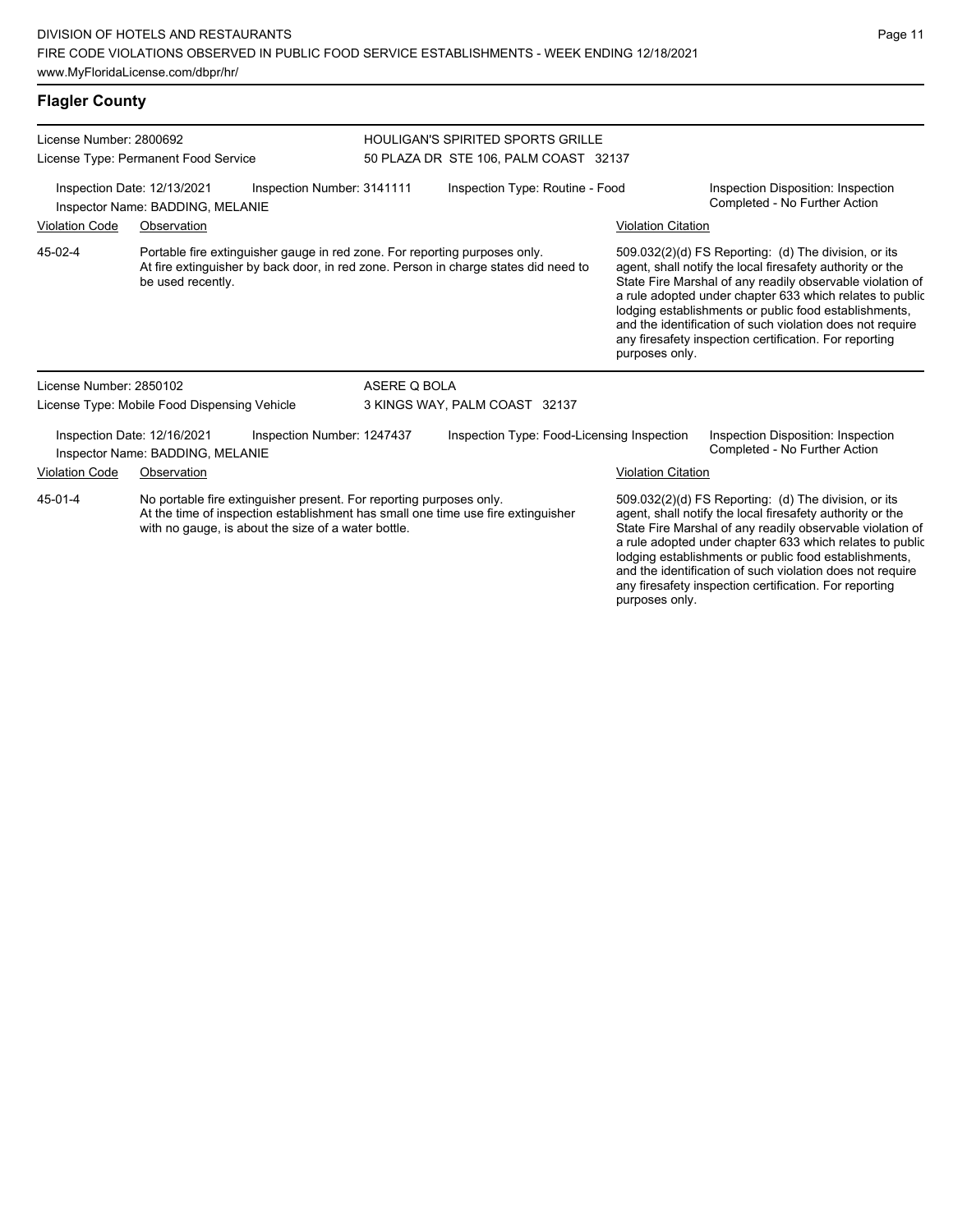## **Hillsborough County**

| License Number: 3904594              |                                                                   |                                                                            | BURGER KING #3066                  |                                                                                          |                           |                                                                                                                                                                                                                                                                                                                                                                                                                                                                                                          |  |
|--------------------------------------|-------------------------------------------------------------------|----------------------------------------------------------------------------|------------------------------------|------------------------------------------------------------------------------------------|---------------------------|----------------------------------------------------------------------------------------------------------------------------------------------------------------------------------------------------------------------------------------------------------------------------------------------------------------------------------------------------------------------------------------------------------------------------------------------------------------------------------------------------------|--|
|                                      | License Type: Permanent Food Service                              |                                                                            |                                    | 2302 N 21 ST, TAMPA 33605                                                                |                           |                                                                                                                                                                                                                                                                                                                                                                                                                                                                                                          |  |
|                                      | Inspection Date: 12/17/2021<br>Inspector Name: SANDERS, CLEVELAND | Inspection Number: 3121479                                                 |                                    | Inspection Type: Routine - Food                                                          |                           | Inspection Disposition: Inspection<br>Completed - No Further Action                                                                                                                                                                                                                                                                                                                                                                                                                                      |  |
| <b>Violation Code</b>                | Observation                                                       |                                                                            |                                    |                                                                                          | <b>Violation Citation</b> |                                                                                                                                                                                                                                                                                                                                                                                                                                                                                                          |  |
| 45-02-4                              | exterior door.                                                    | Portable fire extinguisher gauge in red zone. For reporting purposes only. |                                    | Observed fire extinguisher gauge in the red. Extinguisher located across from rear       | purposes only.            | 509.032(2)(d) FS Reporting: (d) The division, or its<br>agent, shall notify the local firesafety authority or the<br>State Fire Marshal of any readily observable violation of<br>a rule adopted under chapter 633 which relates to public<br>lodging establishments or public food establishments,<br>and the identification of such violation does not require<br>any firesafety inspection certification. For reporting                                                                               |  |
| License Number: 3916900              |                                                                   |                                                                            |                                    | RAMADA WEST SHORE TAMPA                                                                  |                           |                                                                                                                                                                                                                                                                                                                                                                                                                                                                                                          |  |
| License Type: Permanent Food Service |                                                                   |                                                                            | 1200 N WESTSHORE BLVD, TAMPA 33607 |                                                                                          |                           |                                                                                                                                                                                                                                                                                                                                                                                                                                                                                                          |  |
|                                      | Inspection Date: 12/15/2021<br>Inspector Name: CANNELLA, MARK     | Inspection Number: 3137803                                                 |                                    | Inspection Type: Routine - Food                                                          |                           | Inspection Disposition: Inspection<br>Completed - No Further Action                                                                                                                                                                                                                                                                                                                                                                                                                                      |  |
| <b>Violation Code</b>                | Observation                                                       |                                                                            |                                    |                                                                                          | <b>Violation Citation</b> |                                                                                                                                                                                                                                                                                                                                                                                                                                                                                                          |  |
| 48-01-5                              | For reporting purposes only.                                      |                                                                            |                                    | No current insurance inspector boiler report or boiler certificate available for boiler. |                           | 61C-1.004(10) FAC Reporting: (10) Heating and<br>ventilation - The heating and ventilation system shall be<br>kept in good repair or be installed to maintain a<br>minimum of 68 degrees Fahrenheit throughout the<br>building. The insurance inspectors boiler report is<br>required annually for power boilers and high<br>pressure/high temperature boilers and biannually for low<br>pressure steam or vapor heating boilers and shall be<br>posted in the boiler room. For reporting purposes only. |  |
| License Number: 3915517              |                                                                   |                                                                            |                                    | PACHS PLACE RESTAURANT LLC                                                               |                           |                                                                                                                                                                                                                                                                                                                                                                                                                                                                                                          |  |
|                                      | License Type: Permanent Food Service                              |                                                                            |                                    | 601 S DALE MABRY HWY, TAMPA 33609                                                        |                           |                                                                                                                                                                                                                                                                                                                                                                                                                                                                                                          |  |
|                                      | Inspection Date: 12/15/2021<br>Inspector Name: KLUSENDORF, JEANNE | Inspection Number: 3137995                                                 |                                    | Inspection Type: Routine - Food                                                          |                           | Inspection Disposition: Inspection<br>Completed - No Further Action                                                                                                                                                                                                                                                                                                                                                                                                                                      |  |
| <b>Violation Code</b>                | Observation                                                       |                                                                            |                                    |                                                                                          | <b>Violation Citation</b> |                                                                                                                                                                                                                                                                                                                                                                                                                                                                                                          |  |
| 48-04-4                              |                                                                   | of the building. For reporting purposes only.                              |                                    | Propane tank (larger than 2.7 lb. water capacity/1 lb. gas capacity) located inside      |                           | 509.032(2)(d) FS Reporting: (d) The division, or its<br>agent, shall notify the local firesafety authority or the<br>State Fire Marshal of any readily observable violation of<br>a rule adopted under chapter 633 which relates to public<br>lodging establishments or public food establishments,                                                                                                                                                                                                      |  |

and the identification of such violation does not require any firesafety inspection certification. For reporting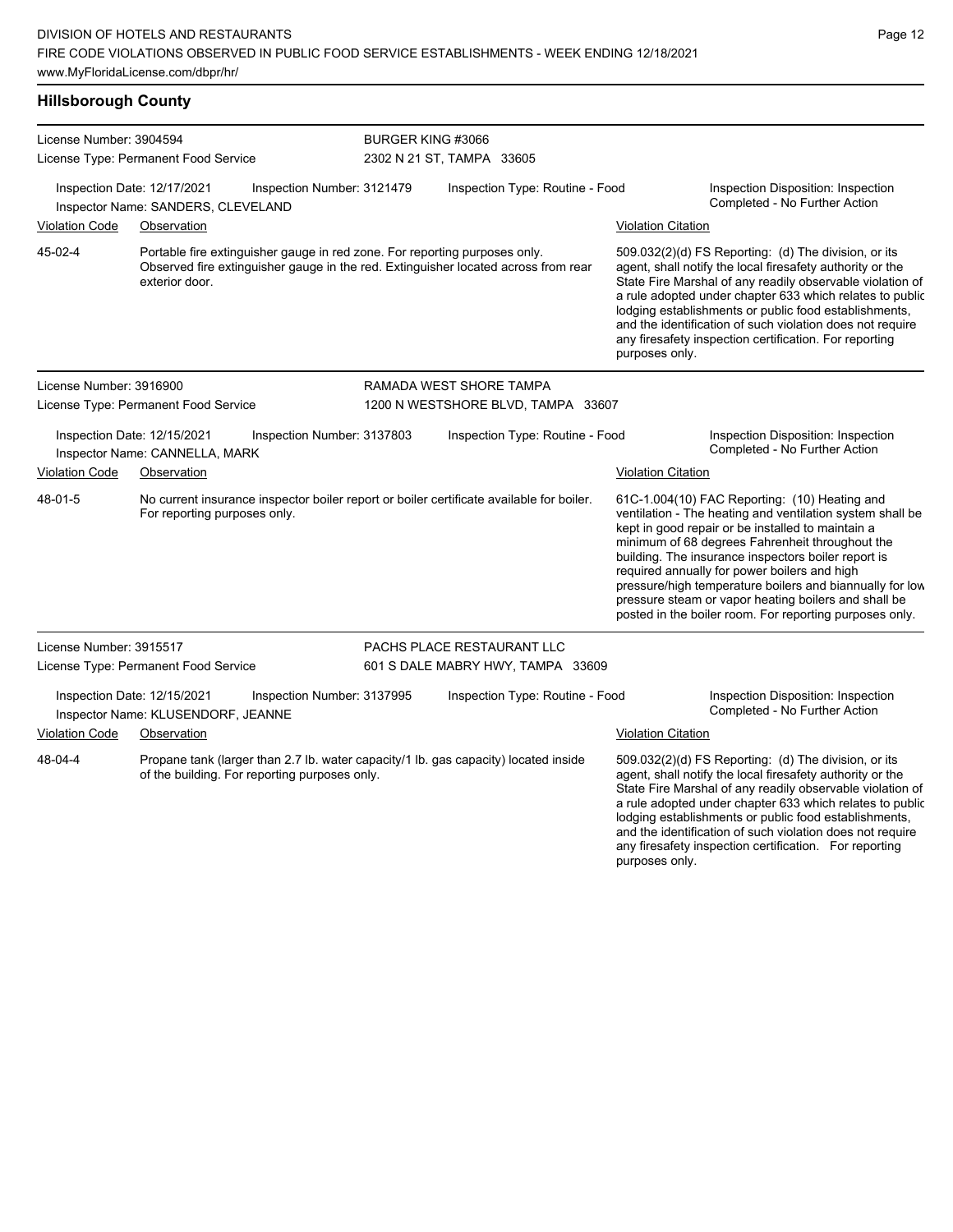|  |  | <b>Indian River County</b> |
|--|--|----------------------------|
|--|--|----------------------------|

| License Number: 4105343<br>License Type: Permanent Food Service                                                                    |  | <b>ASIAN FUSION</b><br>4807 HWY A1A, VERO BEACH 32963                   |  |                                                                     |  |                |                                                                                                                                                                                                                                                                                                                                                                                                                            |
|------------------------------------------------------------------------------------------------------------------------------------|--|-------------------------------------------------------------------------|--|---------------------------------------------------------------------|--|----------------|----------------------------------------------------------------------------------------------------------------------------------------------------------------------------------------------------------------------------------------------------------------------------------------------------------------------------------------------------------------------------------------------------------------------------|
| Inspection Number: 3171727<br>Inspection Date: 12/15/2021<br>Inspector Name: DAVIS, DIANNA<br><b>Violation Code</b><br>Observation |  | Inspection Type: Food-Licensing Inspection<br><b>Violation Citation</b> |  | Inspection Disposition: Inspection<br>Completed - No Further Action |  |                |                                                                                                                                                                                                                                                                                                                                                                                                                            |
| 47-03-4                                                                                                                            |  | Observed electrical outlet missing plate around such.                   |  |                                                                     |  | purposes only. | 509.032(2)(d) FS Reporting: (d) The division, or its<br>agent, shall notify the local firesafety authority or the<br>State Fire Marshal of any readily observable violation of<br>a rule adopted under chapter 633 which relates to public<br>lodging establishments or public food establishments,<br>and the identification of such violation does not require<br>any firesafety inspection certification. For reporting |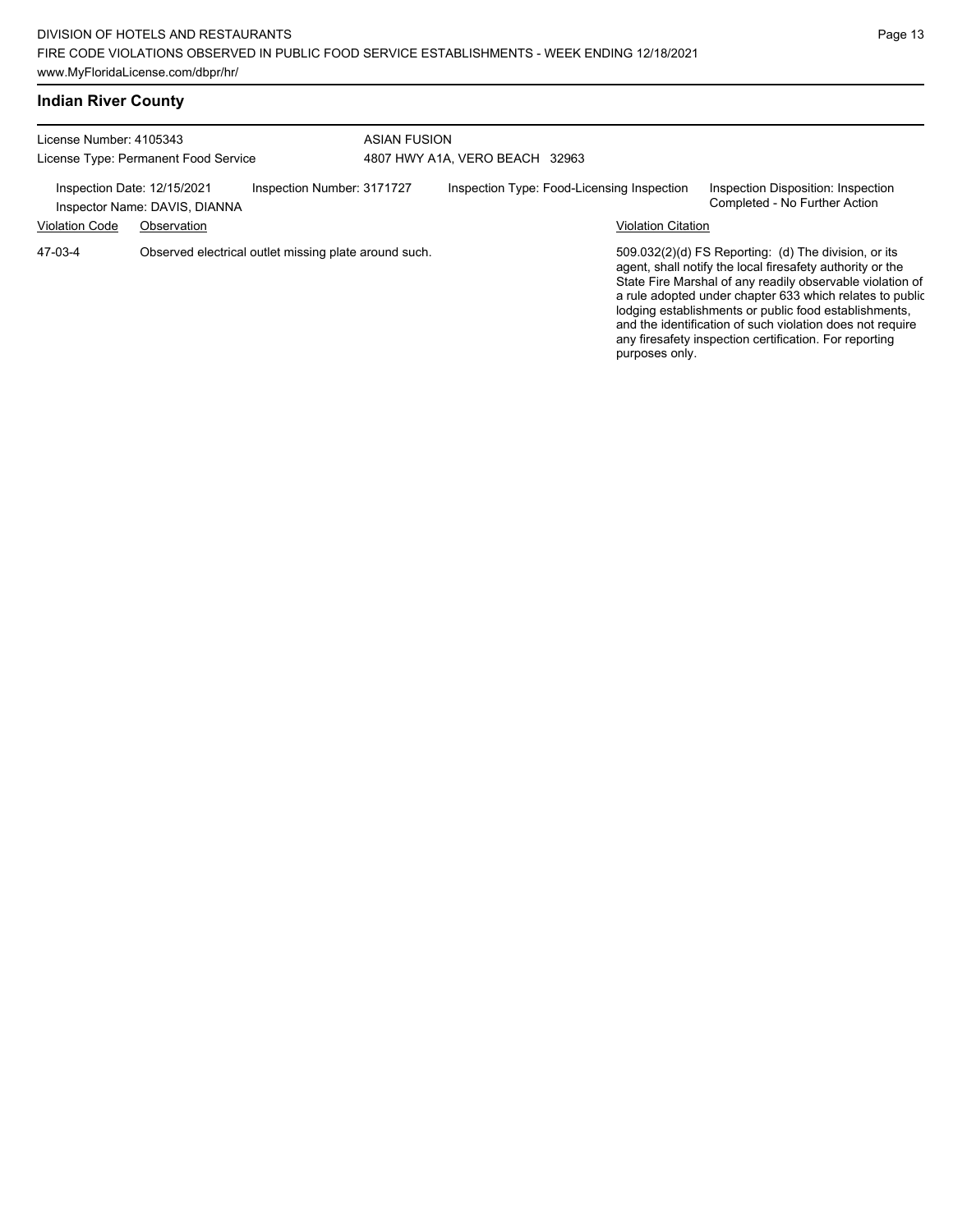**Lee County**

| License Number: 4606401 |                                                              |                                                |                          | <b>HAPPY SUN ICE CREAM</b>                                                     |                           |                                                                                                                                                                                                                                                                                                                                                                                                                            |  |  |
|-------------------------|--------------------------------------------------------------|------------------------------------------------|--------------------------|--------------------------------------------------------------------------------|---------------------------|----------------------------------------------------------------------------------------------------------------------------------------------------------------------------------------------------------------------------------------------------------------------------------------------------------------------------------------------------------------------------------------------------------------------------|--|--|
|                         | License Type: Permanent Food Service                         |                                                |                          | 1421 ORTIZ AVE, FORT MYERS 33905                                               |                           |                                                                                                                                                                                                                                                                                                                                                                                                                            |  |  |
|                         | Inspection Date: 12/15/2021<br>Inspector Name: FREED, JOSEPH | Inspection Number: 3122230                     |                          | Inspection Type: Routine - Food                                                |                           | Inspection Disposition: Inspection<br>Completed - No Further Action                                                                                                                                                                                                                                                                                                                                                        |  |  |
| <b>Violation Code</b>   | Observation                                                  |                                                |                          |                                                                                | <b>Violation Citation</b> |                                                                                                                                                                                                                                                                                                                                                                                                                            |  |  |
| 46-04-4                 |                                                              | Exit door locked. For reporting purposes only. |                          |                                                                                | purposes only.            | 509.032(2)(d) FS Reporting: (d) The division, or its<br>agent, shall notify the local firesafety authority or the<br>State Fire Marshal of any readily observable violation of<br>a rule adopted under chapter 633 which relates to public<br>lodging establishments or public food establishments,<br>and the identification of such violation does not require<br>any firesafety inspection certification. For reporting |  |  |
| License Number: 4607253 |                                                              |                                                | <b>HUNGARIAN KITCHEN</b> |                                                                                |                           |                                                                                                                                                                                                                                                                                                                                                                                                                            |  |  |
|                         | License Type: Permanent Food Service                         |                                                |                          | 4529 BAYSHORE RD, NORTH FORT MYERS 33917                                       |                           |                                                                                                                                                                                                                                                                                                                                                                                                                            |  |  |
|                         | Inspection Date: 12/14/2021<br>Inspector Name: FREED, JOSEPH | Inspection Number: 3128806                     |                          | Inspection Type: Routine - Food                                                |                           | Inspection Disposition: Inspection<br>Completed - No Further Action                                                                                                                                                                                                                                                                                                                                                        |  |  |
| <b>Violation Code</b>   | Observation                                                  |                                                |                          |                                                                                | <b>Violation Citation</b> |                                                                                                                                                                                                                                                                                                                                                                                                                            |  |  |
| 46-01-4                 | items in front of rear exit.                                 |                                                |                          | Marked exit/path to marked exit blocked. For reporting purposes only. Observed | purposes only.            | 509.032(2)(d) FS Reporting: (d) The division, or its<br>agent, shall notify the local firesafety authority or the<br>State Fire Marshal of any readily observable violation of<br>a rule adopted under chapter 633 which relates to public<br>lodging establishments or public food establishments,<br>and the identification of such violation does not require<br>any firesafety inspection certification. For reporting |  |  |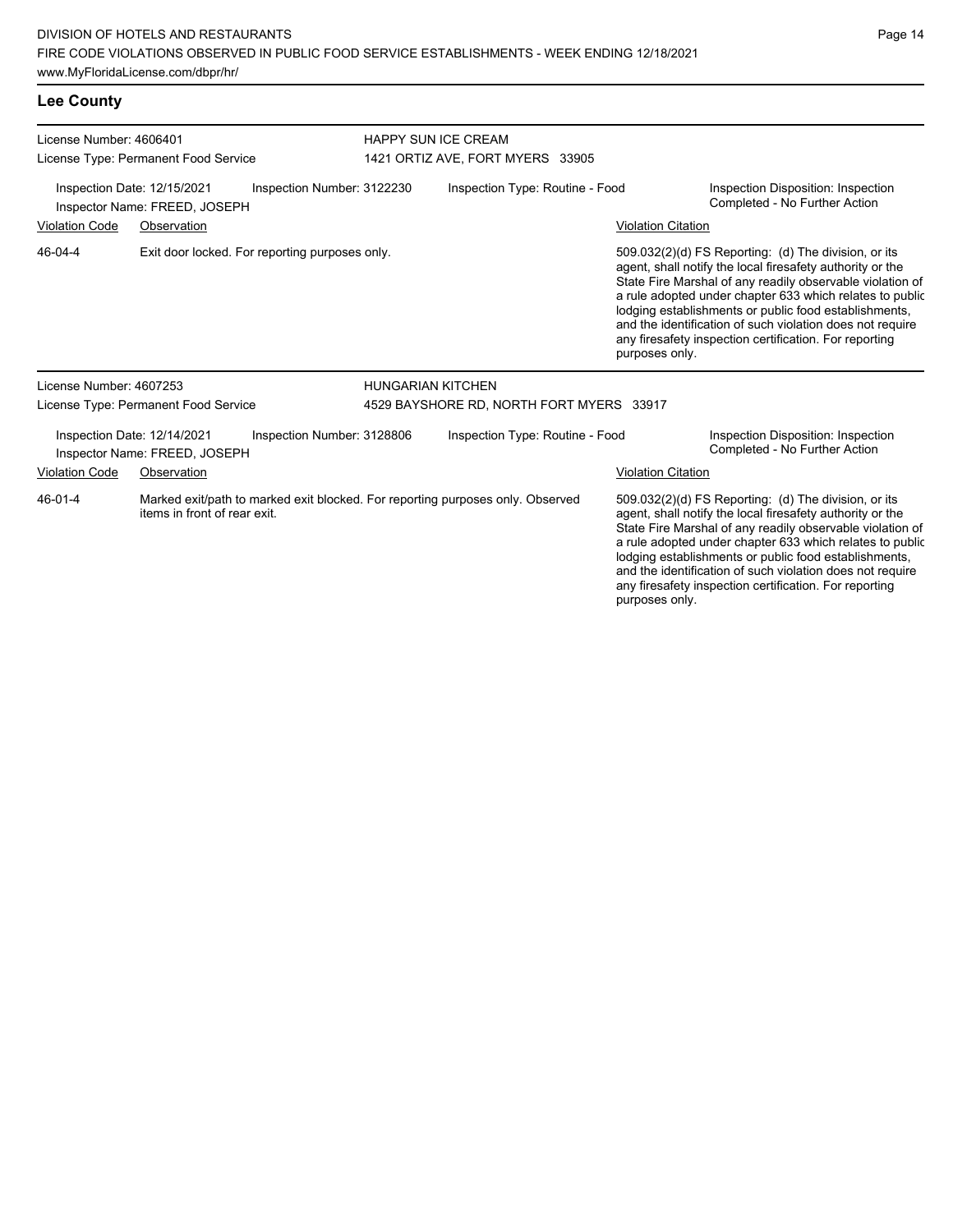| License Number: 5105618<br>License Type: Permanent Food Service                                                                               |                                  | THAI SEED<br>5215 UNIVERSITY PKWY, UNIVERSITY PARK 34201 |  |                                 |                           |                                                                                                                                                                                                                                                                                                                                                                                                                            |
|-----------------------------------------------------------------------------------------------------------------------------------------------|----------------------------------|----------------------------------------------------------|--|---------------------------------|---------------------------|----------------------------------------------------------------------------------------------------------------------------------------------------------------------------------------------------------------------------------------------------------------------------------------------------------------------------------------------------------------------------------------------------------------------------|
| Inspection Date: 12/13/2021                                                                                                                   | Inspector Name: EASLER, VERONICA | Inspection Number: 3128963                               |  | Inspection Type: Routine - Food |                           | Inspection Disposition: Inspection<br>Completed - No Further Action                                                                                                                                                                                                                                                                                                                                                        |
|                                                                                                                                               | Observation                      |                                                          |  |                                 | <b>Violation Citation</b> |                                                                                                                                                                                                                                                                                                                                                                                                                            |
| <b>Violation Code</b><br>Portable fire extinguisher gauge in red zone at the end of the cook line. For<br>45-02-4<br>reporting purposes only. |                                  |                                                          |  |                                 | purposes only.            | 509.032(2)(d) FS Reporting: (d) The division, or its<br>agent, shall notify the local firesafety authority or the<br>State Fire Marshal of any readily observable violation of<br>a rule adopted under chapter 633 which relates to public<br>lodging establishments or public food establishments,<br>and the identification of such violation does not require<br>any firesafety inspection certification. For reporting |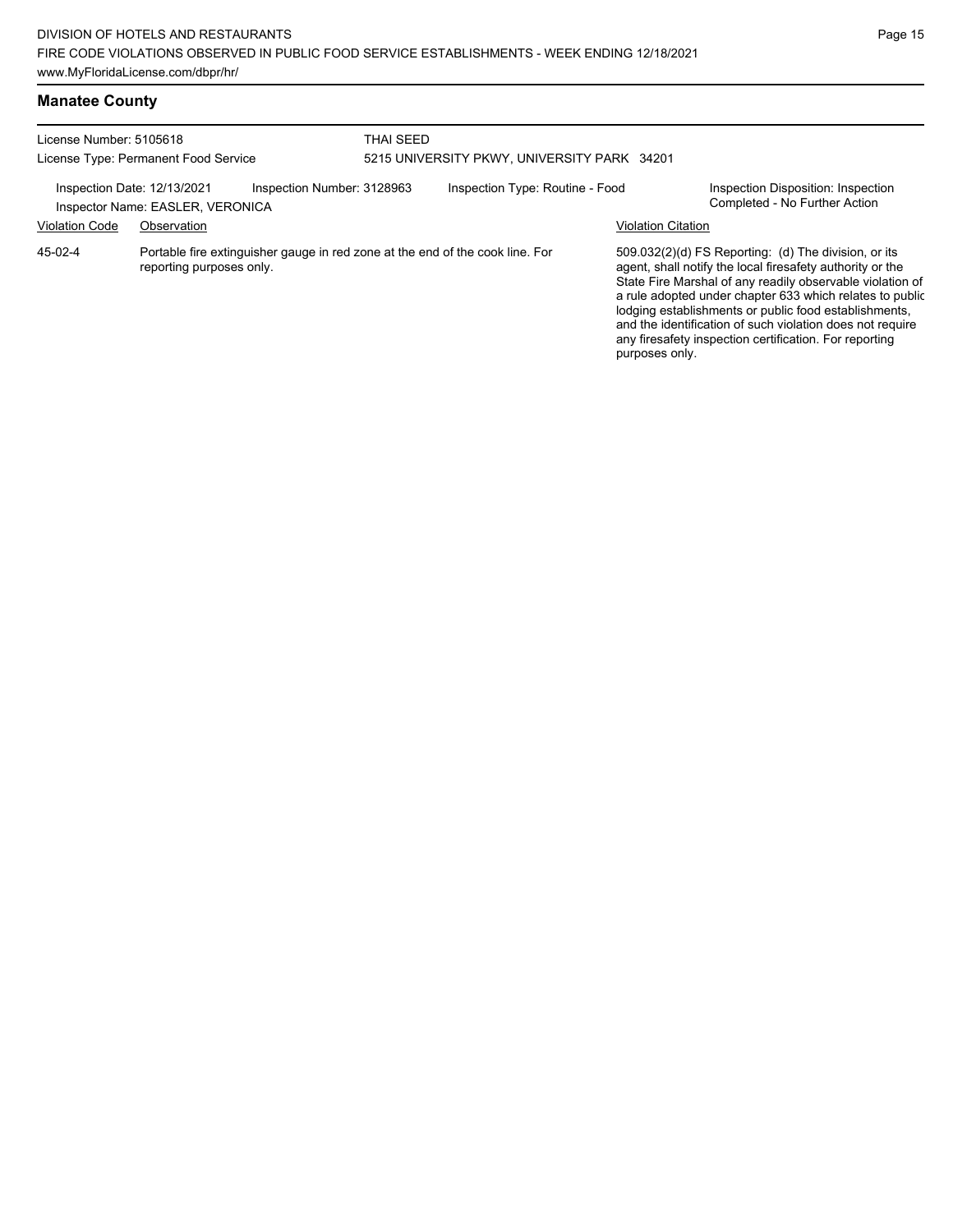**Orange County** License Number: 5811879 License Type: Permanent Food Service PIZZA HUT 1148 N ROCK SPRINGS RD, APOPKA 32712 Inspection Date: 12/15/2021 Inspection Number: 3111181 Inspection Type: Routine - Food Inspection Disposition: Inspection Completed - No Further Action Inspector Name: THORNCROFT, ROBERT Violation Code Observation **Violation Code Observation** Violation Citation Citation Citation Citation Citation Citation Citation Citation Citation Citation Citation Citation Citation Citation Citation Citation Citation Cit Marked exit/path to marked exit blocked. For reporting purposes only. Magnetic car delivery signs are hanging on the back door, the emergency exit door should be free of these obstruction 509.032(2)(d) FS Reporting: (d) The division, or its agent, shall notify the local firesafety authority or the State Fire Marshal of any readily observable violation of a rule adopted under chapter 633 which relates to public lodging establishments or public food establishments, and the identification of such violation does not require any firesafety inspection certification. For reporting purposes only. 46-01-4 License Number: 5812122 License Type: Permanent Food Service ROME'S FLAVOURS 124 E MORSE BLVD, WINTER PARK 32789 Inspection Date: 12/16/2021 Inspection Number: 3120151 Inspection Type: Routine - Food Inspection Disposition: Inspection Inspector Name: MONTGOMERY, DOREEN **Inspector Name: MONTGOMERY, DOREEN** Violation Code Observation Violation Citation Propane tank (larger than 2.7 lb. water capacity/1 lb. gas capacity) located inside of the building. For reporting purposes only. 3 propane tanks in storage room across the street in unit B 509.032(2)(d) FS Reporting: (d) The division, or its agent, shall notify the local firesafety authority or the State Fire Marshal of any readily observable violation of a rule adopted under chapter 633 which relates to public lodging establishments or public food establishments, and the identification of such violation does not require any firesafety inspection certification. For reporting purposes only. 48-04-4 License Number: 5812460 License Type: Permanent Food Service AMWAY CENTER - THE CARVERY (CLUB) 400 WEST CHURCH, ORLANDO 32801 Inspection Date: 12/15/2021 Inspection Number: 3133058 Inspection Type: Routine - Food Inspection Disposition: Inspection Inspector Name: GREENE, MARVIN Violation Code Observation Violation Citation No current insurance inspector boiler report or boiler certificate available for boiler. For reporting purposes only. \*\*Repeat Violation\*\* 61C-1.004(10) FAC Reporting: (10) Heating and ventilation - The heating and ventilation system shall be kept in good repair or be installed to maintain a minimum of 68 degrees Fahrenheit throughout the building. The insurance inspectors boiler report is required annually for power boilers and high pressure/high temperature boilers and biannually for low pressure steam or vapor heating boilers and shall be posted in the boiler room. For reporting purposes only. 48-01-5 License Number: 5812461 License Type: Permanent Food Service AMWAY CENTER SEAR & SIZZLE CLUB LEVEL 400 WEST CHURCH, ORLANDO 32801 Inspection Date: 12/15/2021 Inspection Number: 3108105 Inspection Type: Routine - Food Inspection Disposition: Inspection Inspector Name: GREENE, MARVIN Violation Code Observation **Violation Citation** Violation Citation Citation No current insurance inspector boiler report or boiler certificate available for boiler. For reporting purposes only. \*\*Repeat Violation\*\* 61C-1.004(10) FAC Reporting: (10) Heating and ventilation - The heating and ventilation system shall be kept in good repair or be installed to maintain a minimum of 68 degrees Fahrenheit throughout the building. The insurance inspectors boiler report is required annually for power boilers and high pressure/high temperature boilers and biannually for low pressure steam or vapor heating boilers and shall be 48-01-5

posted in the boiler room. For reporting purposes only.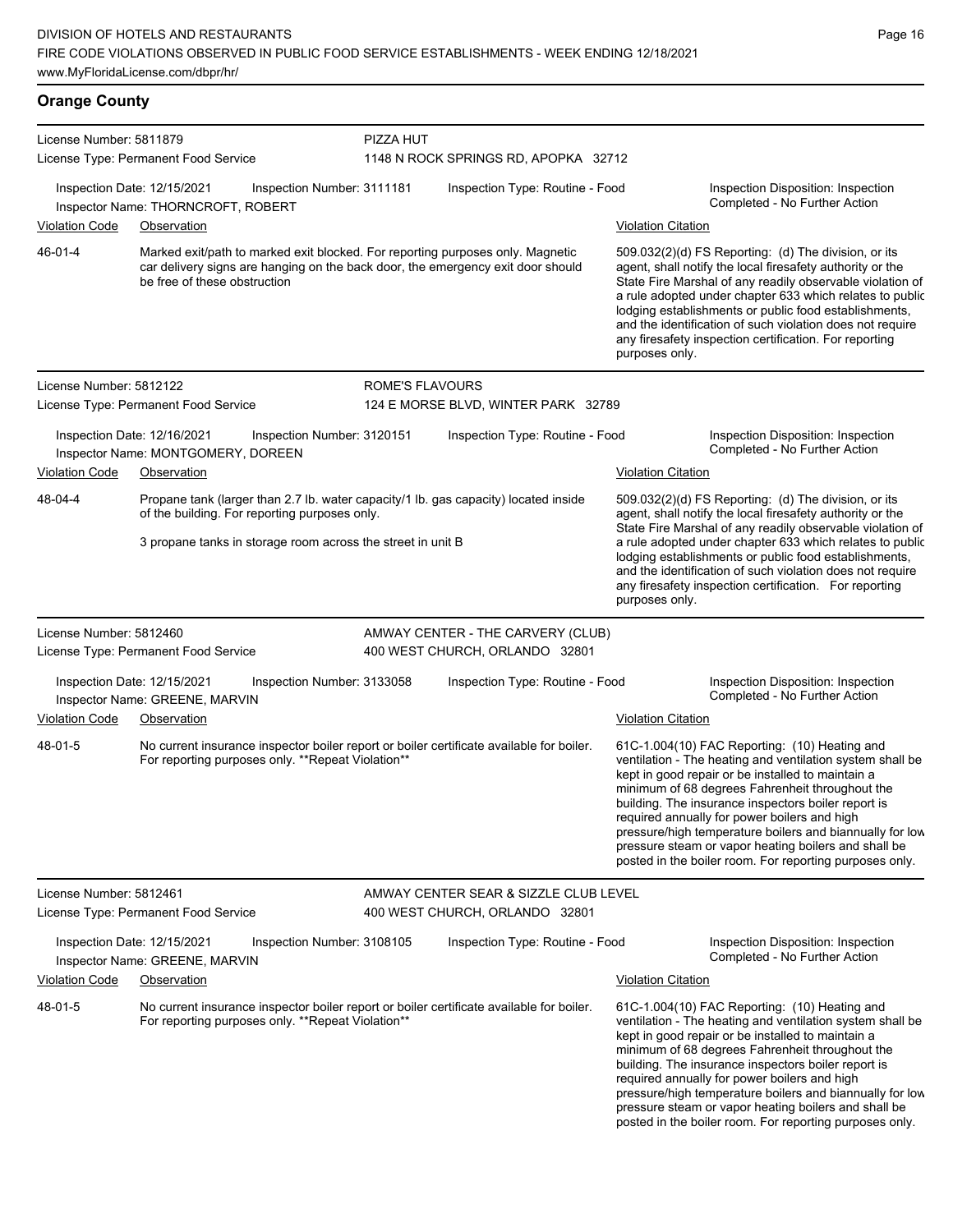| <b>Orange County</b>    |                                                                                                                                                                                                                     |                   |                                                                          |                           |                                                                                                                                                                                                                                                                                                                                                                                                                                                                                                            |
|-------------------------|---------------------------------------------------------------------------------------------------------------------------------------------------------------------------------------------------------------------|-------------------|--------------------------------------------------------------------------|---------------------------|------------------------------------------------------------------------------------------------------------------------------------------------------------------------------------------------------------------------------------------------------------------------------------------------------------------------------------------------------------------------------------------------------------------------------------------------------------------------------------------------------------|
| License Number: 5812462 | License Type: Permanent Food Service                                                                                                                                                                                |                   | PREMIUM LOGE SUITE & PANTRY CLUB LEVEL<br>400 WEST CHURCH, ORLANDO 32801 |                           |                                                                                                                                                                                                                                                                                                                                                                                                                                                                                                            |
|                         | Inspection Date: 12/15/2021<br>Inspection Number: 3113244<br>Inspector Name: GREENE, MARVIN                                                                                                                         |                   | Inspection Type: Routine - Food                                          |                           | Inspection Disposition: Inspection<br>Completed - No Further Action                                                                                                                                                                                                                                                                                                                                                                                                                                        |
| <b>Violation Code</b>   | Observation                                                                                                                                                                                                         |                   |                                                                          | Violation Citation        |                                                                                                                                                                                                                                                                                                                                                                                                                                                                                                            |
| 48-01-5                 | No current insurance inspector boiler report or boiler certificate available for boiler.<br>For reporting purposes only. **Repeat Violation**                                                                       |                   |                                                                          |                           | 61C-1.004(10) FAC Reporting: (10) Heating and<br>ventilation - The heating and ventilation system shall be<br>kept in good repair or be installed to maintain a<br>minimum of 68 degrees Fahrenheit throughout the<br>building. The insurance inspectors boiler report is<br>required annually for power boilers and high<br>pressure/high temperature boilers and biannually for low<br>pressure steam or vapor heating boilers and shall be<br>posted in the boiler room. For reporting purposes only.   |
| License Number: 5812491 |                                                                                                                                                                                                                     | <b>AMWAY ICON</b> |                                                                          |                           |                                                                                                                                                                                                                                                                                                                                                                                                                                                                                                            |
|                         | License Type: Permanent Food Service                                                                                                                                                                                |                   | 400 WEST CHURCH, ORLANDO 32801                                           |                           |                                                                                                                                                                                                                                                                                                                                                                                                                                                                                                            |
|                         | Inspection Date: 12/15/2021<br>Inspection Number: 3088512<br>Inspector Name: PLEICONES, KIM                                                                                                                         |                   | Inspection Type: Routine - Food                                          |                           | Inspection Disposition: Inspection<br>Completed - No Further Action                                                                                                                                                                                                                                                                                                                                                                                                                                        |
| <b>Violation Code</b>   | Observation                                                                                                                                                                                                         |                   |                                                                          | Violation Citation        |                                                                                                                                                                                                                                                                                                                                                                                                                                                                                                            |
| 48-01-5                 | No current insurance inspector boiler report or boiler certificate available for boiler.<br>For reporting purposes only.<br>122816 & 122823 both expire 6/22/23<br>136477, 122839, 122859 & 1822864 No certificates |                   |                                                                          |                           | 61C-1.004(10) FAC Reporting: (10) Heating and<br>ventilation - The heating and ventilation system shall be<br>kept in good repair or be installed to maintain a<br>minimum of 68 degrees Fahrenheit throughout the<br>building. The insurance inspectors boiler report is<br>required annually for power boilers and high<br>pressure/high temperature boilers and biannually for low<br>pressure steam or vapor heating boilers and shall be<br>posted in the boiler room. For reporting purposes only.   |
| License Number: 5812492 |                                                                                                                                                                                                                     |                   | AMWAY FIELDS ULTIMATE LOUNGE                                             |                           |                                                                                                                                                                                                                                                                                                                                                                                                                                                                                                            |
|                         | License Type: Permanent Food Service                                                                                                                                                                                |                   | 400 WEST CHURCH, ORLANDO 32801                                           |                           |                                                                                                                                                                                                                                                                                                                                                                                                                                                                                                            |
| <b>Violation Code</b>   | Inspection Date: 12/15/2021<br>Inspection Number: 3119420<br>Inspector Name: PLEICONES, KIM<br>Observation                                                                                                          |                   | Inspection Type: Routine - Food                                          | <b>Violation Citation</b> | Inspection Disposition: Inspection<br>Completed - No Further Action                                                                                                                                                                                                                                                                                                                                                                                                                                        |
| 48-02-5                 | Insurance inspector boiler report not posted in boiler room. For reporting purposes<br>only.<br>122816 & 122823 both expire 6/22/23<br>136477, 122839, 122859 & 1822864 No certificates                             |                   |                                                                          |                           | 61C-1.004(10) FAC Reporting: (10) Heating and<br>ventilation - The heating and ventilation system shall be<br>kept in good repair or be installed to maintain a<br>minimum of 68 degrees Fahrenheit throughout the<br>building. The insurance inspector boiler report is<br>required annually for power boilers and high pressure or<br>high temperature boilers and biannually for low pressure<br>steam or vapor heating boilers and shall be posted in<br>the boiler room. For reporting purposes only. |
| License Number: 5812496 |                                                                                                                                                                                                                     |                   | AMWAY CENTER PREMIUM PANTRY B                                            |                           |                                                                                                                                                                                                                                                                                                                                                                                                                                                                                                            |
|                         | License Type: Permanent Food Service                                                                                                                                                                                |                   | 400 WEST CHURCH, ORLANDO 32801                                           |                           |                                                                                                                                                                                                                                                                                                                                                                                                                                                                                                            |
|                         | Inspection Date: 12/15/2021<br>Inspection Number: 3111811<br>Inspector Name: GREENE, MARVIN                                                                                                                         |                   | Inspection Type: Routine - Food                                          |                           | Inspection Disposition: Inspection<br>Completed - No Further Action                                                                                                                                                                                                                                                                                                                                                                                                                                        |
| Violation Code          | Observation                                                                                                                                                                                                         |                   |                                                                          | Violation Citation        |                                                                                                                                                                                                                                                                                                                                                                                                                                                                                                            |
| 48-01-5                 | No current insurance inspector boiler report or boiler certificate available for boiler.<br>For reporting purposes only. **Repeat Violation**                                                                       |                   |                                                                          |                           | 61C-1.004(10) FAC Reporting: (10) Heating and<br>ventilation - The heating and ventilation system shall be<br>kept in good repair or be installed to maintain a                                                                                                                                                                                                                                                                                                                                            |

minimum of 68 degrees Fahrenheit throughout the building. The insurance inspectors boiler report is required annually for power boilers and high pressure/high temperature boilers and biannually for low pressure steam or vapor heating boilers and shall be posted in the boiler room. For reporting purposes only.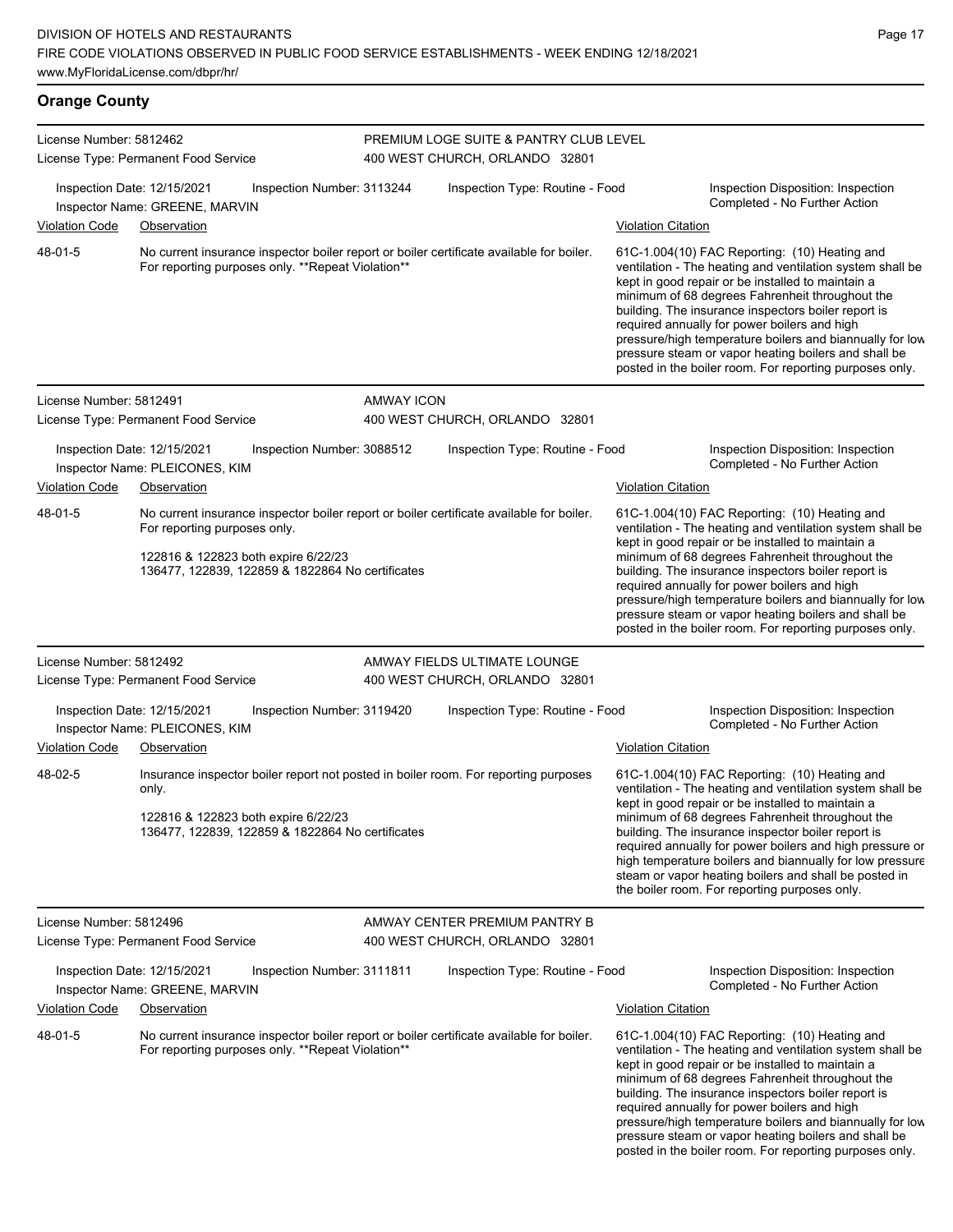**Orange County** License Number: 5812497 License Type: Permanent Food Service AMWAY CENTER - O-TOWN GRILL AND PAPA JOHNS (TERRACE) 400 WEST CHURCH, ORLANDO 32801 Inspection Date: 12/15/2021 Inspection Number: 3131898 Inspection Type: Routine - Food Inspection Disposition: Inspection Inspector Name: MANTI, KATHRYN Violation Code Observation Violation Citation No current insurance inspector boiler report or boiler certificate available for boiler. For reporting purposes only. 136477 122839 122859 122864 138435 no certificate 61C-1.004(10) FAC Reporting: (10) Heating and ventilation - The heating and ventilation system shall be kept in good repair or be installed to maintain a minimum of 68 degrees Fahrenheit throughout the building. The insurance inspectors boiler report is required annually for power boilers and high pressure/high temperature boilers and biannually for low pressure steam or vapor heating boilers and shall be posted in the boiler room. For reporting purposes only. 48-01-5 License Number: 5812498 License Type: Permanent Food Service AMWAY CENTER-COORS LIGHT MOUNTAIN BAR & SILVER SPOON GRILL (TERR 400 WEST CHURCH, ORLANDO 32801 Inspection Date: 12/15/2021 Inspection Number: 3119414 Inspection Type: Routine - Food Inspection Disposition: Inspection Inspector Name: MANTI, KATHRYN Violation Code Observation Violation Citation No current insurance inspector boiler report or boiler certificate available for boiler. For reporting purposes only. 136477 122839 122859 122864 138435 no certificate 61C-1.004(10) FAC Reporting: (10) Heating and ventilation - The heating and ventilation system shall be kept in good repair or be installed to maintain a minimum of 68 degrees Fahrenheit throughout the building. The insurance inspectors boiler report is required annually for power boilers and high pressure/high temperature boilers and biannually for low pressure steam or vapor heating boilers and shall be posted in the boiler room. For reporting purposes only. 48-01-5 License Number: 5812499 License Type: Permanent Food Service CRAFT BAR 400 WEST CHURCH, ORLANDO 32801 Inspection Date: 12/15/2021 Inspection Number: 3090928 Inspection Type: Routine - Food Inspection Disposition: Inspection Inspector Name: GREENE, MARVIN **Inspector Name: GREENE, MARVIN** Violation Code Observation **Violation** Violation Code Observation No current insurance inspector boiler report or boiler certificate available for boiler. For reporting purposes only. 61C-1.004(10) FAC Reporting: (10) Heating and ventilation - The heating and ventilation system shall be kept in good repair or be installed to maintain a minimum of 68 degrees Fahrenheit throughout the building. The insurance inspectors boiler report is required annually for power boilers and high pressure/high temperature boilers and biannually for low pressure steam or vapor heating boilers and shall be posted in the boiler room. For reporting purposes only. 48-01-5 License Number: 5812500 License Type: Permanent Food Service AMWAY CENTER - NORTH CLUB BAR AND SEAFOOD GRILL (CLUB) 400 WEST CHURCH, ORLANDO 32801 Inspection Date: 12/15/2021 Inspection Number: 3133008 Inspection Type: Routine - Food Inspection Disposition: Inspection<br>Inspector Name: GREENE MARVIN Inspector Name: GREENE, MARVIN Violation Code Observation Violation Citation No current insurance inspector boiler report or boiler certificate available for boiler. For reporting purposes only. \*\*Repeat Violation\*\* 61C-1.004(10) FAC Reporting: (10) Heating and ventilation - The heating and ventilation system shall be kept in good repair or be installed to maintain a minimum of 68 degrees Fahrenheit throughout the building. The insurance inspectors boiler report is required annually for power boilers and high 48-01-5

pressure/high temperature boilers and biannually for low pressure steam or vapor heating boilers and shall be posted in the boiler room. For reporting purposes only.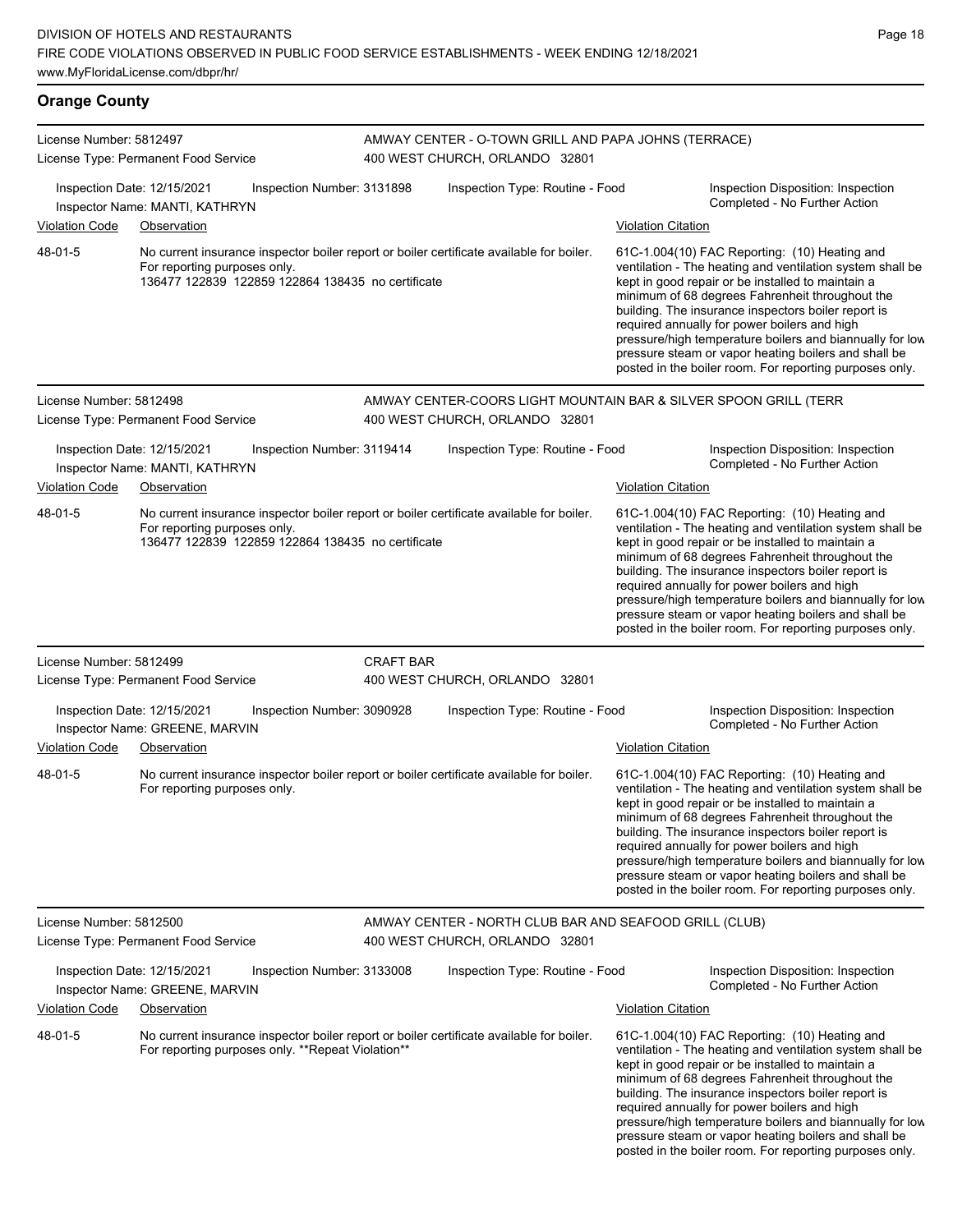## **Orange County**

| License Number: 5812503 | License Type: Permanent Food Service                                                                                                                                                                                |                            | AMWAY CENTER INSEAT PANTRY (EVENT)<br>400 WEST CHURCH, ORLANDO 32801 |                           |                                                                                                                                                                                                                                                                                                                                                                                                                                                                                                          |
|-------------------------|---------------------------------------------------------------------------------------------------------------------------------------------------------------------------------------------------------------------|----------------------------|----------------------------------------------------------------------|---------------------------|----------------------------------------------------------------------------------------------------------------------------------------------------------------------------------------------------------------------------------------------------------------------------------------------------------------------------------------------------------------------------------------------------------------------------------------------------------------------------------------------------------|
|                         | Inspection Date: 12/15/2021<br>Inspector Name: PLEICONES, KIM                                                                                                                                                       | Inspection Number: 3131937 | Inspection Type: Routine - Food                                      |                           | Inspection Disposition: Inspection<br>Completed - No Further Action                                                                                                                                                                                                                                                                                                                                                                                                                                      |
| Violation Code          | Observation                                                                                                                                                                                                         |                            |                                                                      | <b>Violation Citation</b> |                                                                                                                                                                                                                                                                                                                                                                                                                                                                                                          |
| 48-01-5                 | No current insurance inspector boiler report or boiler certificate available for boiler.<br>For reporting purposes only.<br>122816 & 122823 both expire 6/22/23<br>136477, 122839, 122859 & 1822864 No certificates |                            |                                                                      |                           | 61C-1.004(10) FAC Reporting: (10) Heating and<br>ventilation - The heating and ventilation system shall be<br>kept in good repair or be installed to maintain a<br>minimum of 68 degrees Fahrenheit throughout the<br>building. The insurance inspectors boiler report is<br>required annually for power boilers and high<br>pressure/high temperature boilers and biannually for low<br>pressure steam or vapor heating boilers and shall be<br>posted in the boiler room. For reporting purposes only. |
| License Number: 5812504 |                                                                                                                                                                                                                     |                            | AMWAY CENTER - SILVER SPARK GRILL (TERRACE)                          |                           |                                                                                                                                                                                                                                                                                                                                                                                                                                                                                                          |
|                         | License Type: Permanent Food Service                                                                                                                                                                                |                            | 400 WEST CHURCH, ORLANDO 32801                                       |                           |                                                                                                                                                                                                                                                                                                                                                                                                                                                                                                          |
|                         | Inspection Date: 12/15/2021<br>Inspector Name: MANTI, KATHRYN                                                                                                                                                       | Inspection Number: 3131897 | Inspection Type: Routine - Food                                      |                           | Inspection Disposition: Inspection<br>Completed - No Further Action                                                                                                                                                                                                                                                                                                                                                                                                                                      |
| Violation Code          | Observation                                                                                                                                                                                                         |                            |                                                                      | <b>Violation Citation</b> |                                                                                                                                                                                                                                                                                                                                                                                                                                                                                                          |
| 48-01-5                 | No current insurance inspector boiler report or boiler certificate available for boiler.<br>For reporting purposes only.<br>136477 122839 122859 122864 138435 no certificate                                       |                            |                                                                      |                           | 61C-1.004(10) FAC Reporting: (10) Heating and<br>ventilation - The heating and ventilation system shall be<br>kept in good repair or be installed to maintain a<br>minimum of 68 degrees Fahrenheit throughout the<br>building. The insurance inspectors boiler report is<br>required annually for power boilers and high<br>pressure/high temperature boilers and biannually for low<br>pressure steam or vapor heating boilers and shall be<br>posted in the boiler room. For reporting purposes only. |
| License Number: 5812505 |                                                                                                                                                                                                                     |                            | AMWAY CENTER- PINSTRIPES (TERRACE)                                   |                           |                                                                                                                                                                                                                                                                                                                                                                                                                                                                                                          |
|                         | License Type: Permanent Food Service                                                                                                                                                                                |                            | 400 WEST CHURCH, ORLANDO 32801                                       |                           |                                                                                                                                                                                                                                                                                                                                                                                                                                                                                                          |
|                         | Inspection Date: 12/15/2021<br>Inspector Name: MANTI, KATHRYN                                                                                                                                                       | Inspection Number: 3108113 | Inspection Type: Routine - Food                                      |                           | Inspection Disposition: Inspection<br>Completed - No Further Action                                                                                                                                                                                                                                                                                                                                                                                                                                      |
| Violation Code          | Observation                                                                                                                                                                                                         |                            |                                                                      | <b>Violation Citation</b> |                                                                                                                                                                                                                                                                                                                                                                                                                                                                                                          |
| 48-01-5                 | No current insurance inspector boiler report or boiler certificate available for boiler.<br>For reporting purposes only.<br>136477 122839 122859 122864 138435 no certificate                                       |                            |                                                                      |                           | 61C-1.004(10) FAC Reporting: (10) Heating and<br>ventilation - The heating and ventilation system shall be<br>kept in good repair or be installed to maintain a<br>minimum of 68 degrees Fahrenheit throughout the<br>building. The insurance inspectors boiler report is<br>required annually for power boilers and high<br>pressure/high temperature boilers and biannually for low<br>pressure steam or vapor heating boilers and shall be<br>posted in the boiler room. For reporting purposes only. |
| License Number: 5812506 |                                                                                                                                                                                                                     |                            | <b>BLACK BEAN DELI (TERRACE)</b>                                     |                           |                                                                                                                                                                                                                                                                                                                                                                                                                                                                                                          |
|                         | License Type: Permanent Food Service                                                                                                                                                                                |                            | 400 WEST CHURCH, ORLANDO 32801                                       |                           |                                                                                                                                                                                                                                                                                                                                                                                                                                                                                                          |
|                         | Inspection Date: 12/15/2021<br>Inspector Name: MANTI, KATHRYN                                                                                                                                                       | Inspection Number: 3120512 | Inspection Type: Routine - Food                                      |                           | Inspection Disposition: Inspection<br>Completed - No Further Action                                                                                                                                                                                                                                                                                                                                                                                                                                      |
| <b>Violation Code</b>   | Observation                                                                                                                                                                                                         |                            |                                                                      | <b>Violation Citation</b> |                                                                                                                                                                                                                                                                                                                                                                                                                                                                                                          |
| 48-01-5                 | No current insurance inspector boiler report or boiler certificate available for boiler.<br>For reporting purposes only.<br>136477 122839 122859 122864 138435 no certificate                                       |                            |                                                                      |                           | 61C-1.004(10) FAC Reporting: (10) Heating and<br>ventilation - The heating and ventilation system shall be<br>kept in good repair or be installed to maintain a<br>minimum of 68 degrees Fahrenheit throughout the<br>building. The insurance inspectors boiler report is<br>required annually for power boilers and high<br>pressure/high temperature boilers and biannually for low<br>pressure steam or vapor heating boilers and shall be<br>posted in the boiler room. For reporting purposes only. |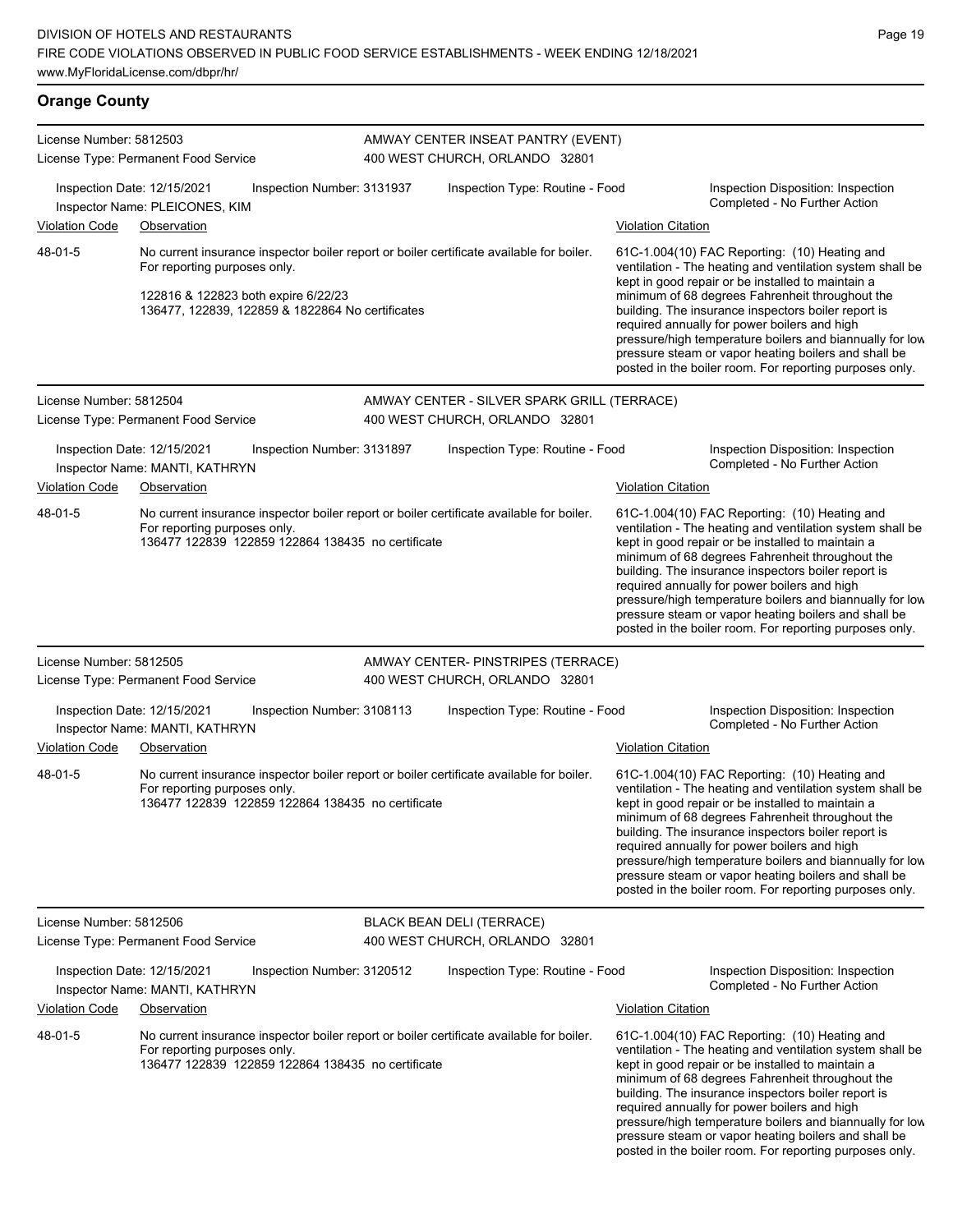License Number: 5812507 License Type: Permanent Food Service AMWAY CENTER - TERRACE VENDING/COMMISSARY 400 WEST CHURCH, ORLANDO 32801 Inspection Date: 12/15/2021 Inspection Number: 3126750 Inspection Type: Routine - Food Inspection Disposition: Inspection Inspector Name: MANTI, KATHRYN Violation Code Observation **Violation Code Observation** Violation Citation Citation Citation Citation Citation Citation Citation Citation Citation Citation Citation Citation Citation Citation Citation Citation Citation Cit No current insurance inspector boiler report or boiler certificate available for boiler. For reporting purposes only. 136477 122839 122859 122864 138435 no certificate 61C-1.004(10) FAC Reporting: (10) Heating and ventilation - The heating and ventilation system shall be kept in good repair or be installed to maintain a minimum of 68 degrees Fahrenheit throughout the building. The insurance inspectors boiler report is required annually for power boilers and high pressure/high temperature boilers and biannually for low pressure steam or vapor heating boilers and shall be posted in the boiler room. For reporting purposes only. 48-01-5 License Number: 5812508 License Type: Permanent Food Service GRINGOS LOCOS 400 WEST CHURCH, ORLANDO 32801 Inspection Date: 12/15/2021 Inspection Number: 3100914 Inspection Type: Routine - Food Inspection Disposition: Inspection Inspector Name: MANTI, KATHRYN Violation Code Observation Violation Citation No current insurance inspector boiler report or boiler certificate available for boiler. For reporting purposes only. 136477 122839 122859 122864 138435 no certificate 61C-1.004(10) FAC Reporting: (10) Heating and ventilation - The heating and ventilation system shall be kept in good repair or be installed to maintain a minimum of 68 degrees Fahrenheit throughout the building. The insurance inspectors boiler report is required annually for power boilers and high pressure/high temperature boilers and biannually for low pressure steam or vapor heating boilers and shall be posted in the boiler room. For reporting purposes only. 48-01-5 License Number: 5812509 License Type: Permanent Food Service AMWAY CENTER - MENCHIES (TERRACE) 400 WEST CHURCH, ORLANDO 32801 Inspection Date: 12/15/2021 Inspection Number: 3125675 Inspection Type: Routine - Food Inspection Disposition: Inspection Inspector Name: MANTI, KATHRYN **Completed - No Further Action** Violation Code Observation **Violation** Violation Code Observation No current insurance inspector boiler report or boiler certificate available for boiler. For reporting purposes only. 136477 122839 122859 122864 138435 no certificate 61C-1.004(10) FAC Reporting: (10) Heating and ventilation - The heating and ventilation system shall be kept in good repair or be installed to maintain a minimum of 68 degrees Fahrenheit throughout the building. The insurance inspectors boiler report is required annually for power boilers and high pressure/high temperature boilers and biannually for low pressure steam or vapor heating boilers and shall be posted in the boiler room. For reporting purposes only. 48-01-5 License Number: 5812510 AMWAY CENTER - SLAM DUNK (TERRACE)

Inspection Date: 12/15/2021 Inspection Number: 3108112 Inspection Type: Routine - Food Inspection Disposition: Inspection<br>Inspector Name: MANTI KATHRYN Inspector Name: MANTI, KATHRYN Violation Code Observation Violation Citation No current insurance inspector boiler report or boiler certificate available for boiler. For reporting purposes only. 136477 122839 122859 122864 138435 no certificate 61C-1.004(10) FAC Reporting: (10) Heating and ventilation - The heating and ventilation system shall be kept in good repair or be installed to maintain a minimum of 68 degrees Fahrenheit throughout the building. The insurance inspectors boiler report is required annually for power boilers and high pressure/high temperature boilers and biannually for low 48-01-5

> pressure steam or vapor heating boilers and shall be posted in the boiler room. For reporting purposes only.

400 WEST CHURCH, ORLANDO 32801

## **Orange County**

License Type: Permanent Food Service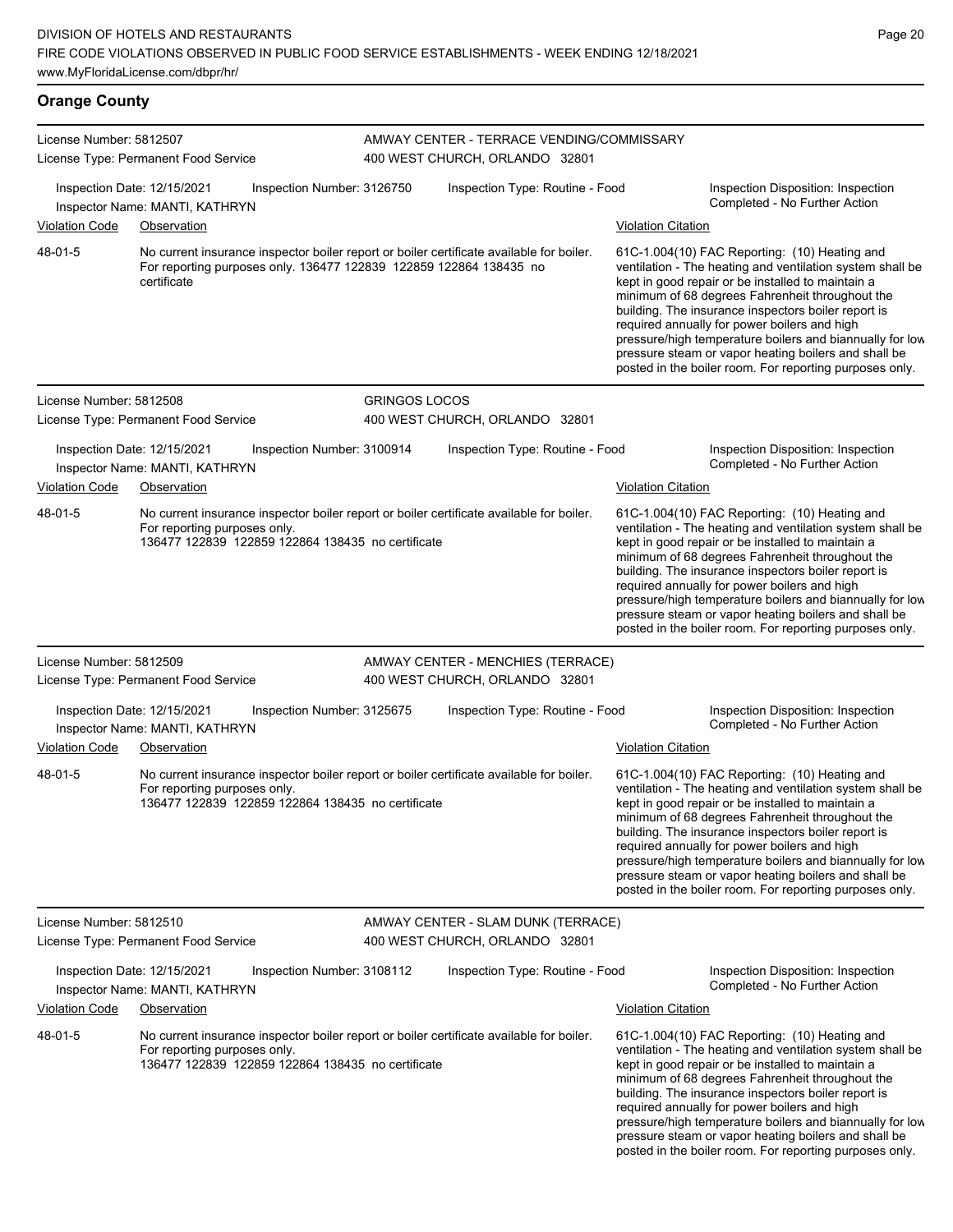# **Orange County**

| License Number: 5812511 | License Type: Permanent Food Service                                                                                                                                                    |                  | AMWAY CENTER - GLO BOWL (TERRACE)<br>400 WEST CHURCH, ORLANDO 32801                               |                           |                                                                                                                                                                                                                                                                                                                                                                                                                                                                                                            |
|-------------------------|-----------------------------------------------------------------------------------------------------------------------------------------------------------------------------------------|------------------|---------------------------------------------------------------------------------------------------|---------------------------|------------------------------------------------------------------------------------------------------------------------------------------------------------------------------------------------------------------------------------------------------------------------------------------------------------------------------------------------------------------------------------------------------------------------------------------------------------------------------------------------------------|
|                         | Inspection Date: 12/15/2021<br>Inspection Number: 3119413<br>Inspector Name: MANTI, KATHRYN                                                                                             |                  | Inspection Type: Routine - Food                                                                   |                           | Inspection Disposition: Inspection<br>Completed - No Further Action                                                                                                                                                                                                                                                                                                                                                                                                                                        |
| Violation Code          | Observation                                                                                                                                                                             |                  |                                                                                                   | <b>Violation Citation</b> |                                                                                                                                                                                                                                                                                                                                                                                                                                                                                                            |
| 48-01-5                 | No current insurance inspector boiler report or boiler certificate available for boiler.<br>For reporting purposes only.<br>136477 122839 122859 122864 138435 no certificate           |                  |                                                                                                   |                           | 61C-1.004(10) FAC Reporting: (10) Heating and<br>ventilation - The heating and ventilation system shall be<br>kept in good repair or be installed to maintain a<br>minimum of 68 degrees Fahrenheit throughout the<br>building. The insurance inspectors boiler report is<br>required annually for power boilers and high<br>pressure/high temperature boilers and biannually for low<br>pressure steam or vapor heating boilers and shall be<br>posted in the boiler room. For reporting purposes only.   |
| License Number: 5812537 | License Type: Permanent Food Service                                                                                                                                                    |                  | AMWAY CENTER MAIN KITCHEN/ CLUB REST/ TOWER BAR/ SKY BAR (CLUB)<br>400 WEST CHURCH, ORLANDO 32801 |                           |                                                                                                                                                                                                                                                                                                                                                                                                                                                                                                            |
|                         | Inspection Date: 12/15/2021<br>Inspection Number: 3114820<br>Inspector Name: GREENE, MARVIN                                                                                             |                  | Inspection Type: Routine - Food                                                                   |                           | Inspection Disposition: Inspection<br>Completed - No Further Action                                                                                                                                                                                                                                                                                                                                                                                                                                        |
| <b>Violation Code</b>   | Observation                                                                                                                                                                             |                  |                                                                                                   | <b>Violation Citation</b> |                                                                                                                                                                                                                                                                                                                                                                                                                                                                                                            |
| 48-01-5                 | No current insurance inspector boiler report or boiler certificate available for boiler.<br>For reporting purposes only. **Repeat Violation**                                           |                  |                                                                                                   |                           | 61C-1.004(10) FAC Reporting: (10) Heating and<br>ventilation - The heating and ventilation system shall be<br>kept in good repair or be installed to maintain a<br>minimum of 68 degrees Fahrenheit throughout the<br>building. The insurance inspectors boiler report is<br>required annually for power boilers and high<br>pressure/high temperature boilers and biannually for low<br>pressure steam or vapor heating boilers and shall be<br>posted in the boiler room. For reporting purposes only.   |
| License Number: 5812644 |                                                                                                                                                                                         | PREMIUM PANTRY A |                                                                                                   |                           |                                                                                                                                                                                                                                                                                                                                                                                                                                                                                                            |
|                         | License Type: Permanent Food Service                                                                                                                                                    |                  | 400 WEST CHURCH, ORLANDO 32801                                                                    |                           |                                                                                                                                                                                                                                                                                                                                                                                                                                                                                                            |
|                         | Inspection Date: 12/15/2021<br>Inspection Number: 3112049<br>Inspector Name: GREENE, MARVIN                                                                                             |                  | Inspection Type: Routine - Food                                                                   |                           | Inspection Disposition: Inspection<br>Completed - No Further Action                                                                                                                                                                                                                                                                                                                                                                                                                                        |
| <b>Violation Code</b>   | Observation                                                                                                                                                                             |                  |                                                                                                   | <b>Violation Citation</b> |                                                                                                                                                                                                                                                                                                                                                                                                                                                                                                            |
| 48-01-5                 | No current insurance inspector boiler report or boiler certificate available for boiler.<br>For reporting purposes only. **Repeat Violation**                                           |                  |                                                                                                   |                           | 61C-1.004(10) FAC Reporting: (10) Heating and<br>ventilation - The heating and ventilation system shall be<br>kept in good repair or be installed to maintain a<br>minimum of 68 degrees Fahrenheit throughout the<br>building. The insurance inspectors boiler report is<br>required annually for power boilers and high<br>pressure/high temperature boilers and biannually for low<br>pressure steam or vapor heating boilers and shall be<br>posted in the boiler room. For reporting purposes only.   |
| License Number: 5812661 | License Type: Permanent Food Service                                                                                                                                                    |                  | AMWAY CENTER - 'ON A ROLL' CARVERY CART #2 (TERRACE)<br>400 W CHURCH ST, ORLANDO 32801            |                           |                                                                                                                                                                                                                                                                                                                                                                                                                                                                                                            |
|                         | Inspection Date: 12/15/2021<br>Inspection Number: 3131952<br>Inspector Name: PLEICONES, KIM                                                                                             |                  | Inspection Type: Routine - Food                                                                   |                           | Inspection Disposition: Inspection<br>Completed - No Further Action                                                                                                                                                                                                                                                                                                                                                                                                                                        |
| <b>Violation Code</b>   | Observation                                                                                                                                                                             |                  |                                                                                                   | <b>Violation Citation</b> |                                                                                                                                                                                                                                                                                                                                                                                                                                                                                                            |
| 48-02-5                 | Insurance inspector boiler report not posted in boiler room. For reporting purposes<br>only.<br>122816 & 122823 both expire 6/22/23<br>136477, 122839, 122859 & 1822864 No certificates |                  |                                                                                                   |                           | 61C-1.004(10) FAC Reporting: (10) Heating and<br>ventilation - The heating and ventilation system shall be<br>kept in good repair or be installed to maintain a<br>minimum of 68 degrees Fahrenheit throughout the<br>building. The insurance inspector boiler report is<br>required annually for power boilers and high pressure or<br>high temperature boilers and biannually for low pressure<br>steam or vapor heating boilers and shall be posted in<br>the boiler room. For reporting purposes only. |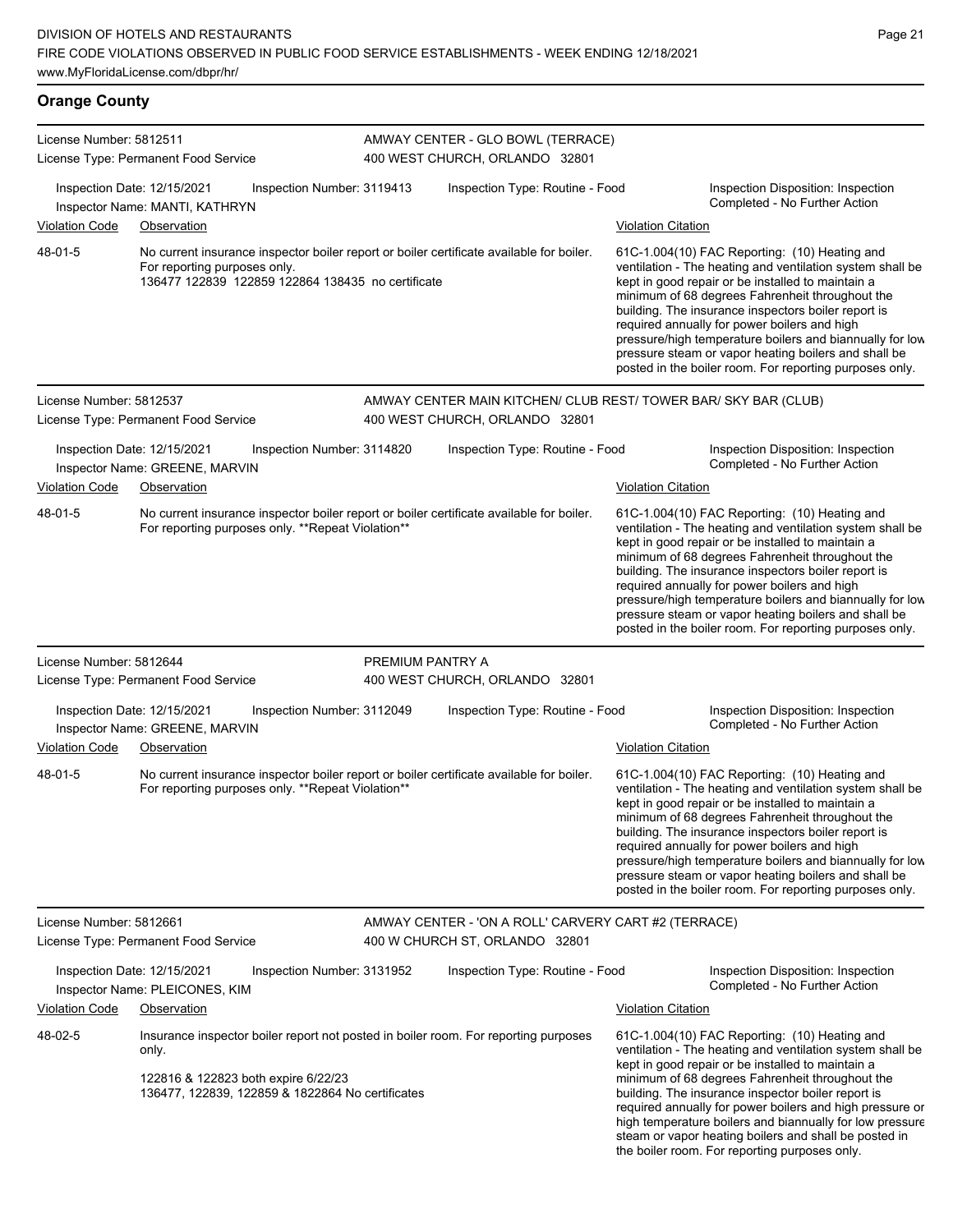**Orange County** License Number: 5815266 License Type: Permanent Food Service KOOK'N WITH KIM 307 WEST KENNEDY BOULEVARD, ORLANDO 32810 Inspection Date: 12/15/2021 Inspection Number: 3124417 Inspection Type: Routine - Food Inspection Disposition: Inspection Completed - No Further Action Inspector Name: THORNCROFT, ROBERT Violation Code Observation Violation Citation Propane tank (larger than 2.7 lb. water capacity/1 lb. gas capacity) located inside of the building. For reporting purposes only. Operator removed from the building 22 tanks , tanks removed \*\*Corrected On-Site\*\* 509.032(2)(d) FS Reporting: (d) The division, or its agent, shall notify the local firesafety authority or the State Fire Marshal of any readily observable violation of a rule adopted under chapter 633 which relates to public lodging establishments or public food establishments, and the identification of such violation does not require any firesafety inspection certification. For reporting purposes only. 48-04-4 License Number: 5813093 License Type: Permanent Food Service CENTERPLATE PORTABLE FOOD CART #3 9800 INTERNATIONAL DR, ORLANDO 32819 Inspection Date: 12/17/2021 Inspection Number: 3130253 Inspection Type: Routine - Food Inspection Disposition: Inspection Inspector Name: SPEIGHTS, BLANCHIE MACHELLE<br> **Inspector Name: SPEIGHTS, BLANCHIE MACHELLE** Violation Code Observation Violation Citation No current insurance inspector boiler report or boiler certificate available for boiler. For reporting purposes only. Observed boiler certification 131317 1/12/2020 has expired 61C-1.004(10) FAC Reporting: (10) Heating and ventilation - The heating and ventilation system shall be kept in good repair or be installed to maintain a minimum of 68 degrees Fahrenheit throughout the building. The insurance inspectors boiler report is required annually for power boilers and high pressure/high temperature boilers and biannually for low pressure steam or vapor heating boilers and shall be posted in the boiler room. For reporting purposes only. 48-01-5 License Number: 5813180 License Type: Permanent Food Service NATHANS 3 9800 INTL DR & 9400 UNIVERSAL BLVD, ORLANDO 32819 Inspection Date: 12/17/2021 Inspection Number: 3123945 Inspection Type: Routine - Food Inspection Disposition: Inspection<br>Inspector Name: SPEIGHTS, BLANCHELLE MACHELLE Inspector Name: SPEIGHTS, BLANCHIE MACHELLE Violation Code Observation Violation Citation No current insurance inspector boiler report or boiler certificate available for boiler. For reporting purposes only. Observed boiler certification 131317 1/12\2020 expired 61C-1.004(10) FAC Reporting: (10) Heating and ventilation - The heating and ventilation system shall be kept in good repair or be installed to maintain a minimum of 68 degrees Fahrenheit throughout the building. The insurance inspectors boiler report is required annually for power boilers and high pressure/high temperature boilers and biannually for low pressure steam or vapor heating boilers and shall be posted in the boiler room. For reporting purposes only. 48-01-5 License Number: 5813183 License Type: Permanent Food Service HAAGEN DAZS 3 9800 INTL DR & 9400 UNIVERSAL BLVD, ORLANDO 32819 Inspection Date: 12/17/2021 Inspection Number: 3123944 Inspection Type: Routine - Food Inspection Disposition: Inspection<br>Inspector Name: SPEICHTS, BLANCHELLE MACHELLE Inspector Name: SPEIGHTS, BLANCHIE MACHELLE Violation Code Observation Violation Citation No current insurance inspector boiler report or boiler certificate available for boiler. For reporting purposes only. Observed boiler certification has expired 1/12/2020 61C-1.004(10) FAC Reporting: (10) Heating and ventilation - The heating and ventilation system shall be kept in good repair or be installed to maintain a minimum of 68 degrees Fahrenheit throughout the 48-01-5

building. The insurance inspectors boiler report is required annually for power boilers and high pressure/high temperature boilers and biannually for low pressure steam or vapor heating boilers and shall be posted in the boiler room. For reporting purposes only.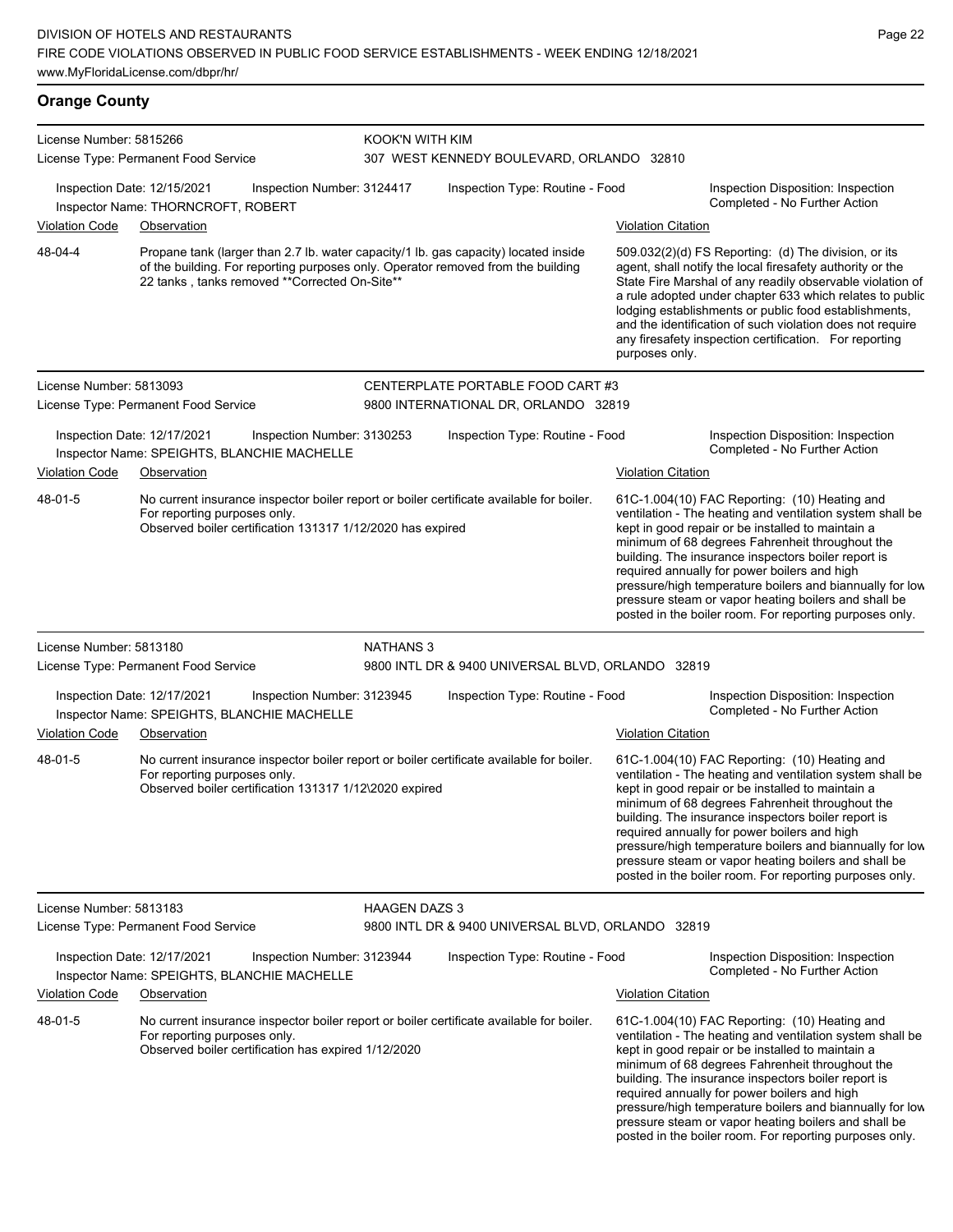# **Orange County**

| License Number: 5854570<br>License Type: Mobile Food Dispensing Vehicle |                                                                 | <b>NMXH SERVICES</b><br>4880 DISTRIBUTION CT, ORLANDO 32822         |                                                                                                                                                                                                                                           |                           |                                                                                                                                                                                                                                                                                                                                                                                                                            |  |
|-------------------------------------------------------------------------|-----------------------------------------------------------------|---------------------------------------------------------------------|-------------------------------------------------------------------------------------------------------------------------------------------------------------------------------------------------------------------------------------------|---------------------------|----------------------------------------------------------------------------------------------------------------------------------------------------------------------------------------------------------------------------------------------------------------------------------------------------------------------------------------------------------------------------------------------------------------------------|--|
|                                                                         | Inspection Date: 12/15/2021<br>Inspector Name: LORENZO, ANA     | Inspection Number: 1242427                                          | Inspection Type: Routine - Food                                                                                                                                                                                                           |                           | Inspection Disposition: Inspection<br>Completed - No Further Action                                                                                                                                                                                                                                                                                                                                                        |  |
| <b>Violation Code</b>                                                   | Observation                                                     |                                                                     |                                                                                                                                                                                                                                           | <b>Violation Citation</b> |                                                                                                                                                                                                                                                                                                                                                                                                                            |  |
| 45-01-4                                                                 |                                                                 | No portable fire extinguisher present. For reporting purposes only. |                                                                                                                                                                                                                                           | purposes only.            | 509.032(2)(d) FS Reporting: (d) The division, or its<br>agent, shall notify the local firesafety authority or the<br>State Fire Marshal of any readily observable violation of<br>a rule adopted under chapter 633 which relates to public<br>lodging establishments or public food establishments,<br>and the identification of such violation does not require<br>any firesafety inspection certification. For reporting |  |
| License Number: 5803810                                                 |                                                                 |                                                                     | MARTIN MARIETTA INFO SYSTEMS                                                                                                                                                                                                              |                           |                                                                                                                                                                                                                                                                                                                                                                                                                            |  |
|                                                                         | License Type: Permanent Food Service                            |                                                                     | 100 GLOBAL INNOVATION CIRCLE, ORLANDO 328255002                                                                                                                                                                                           |                           |                                                                                                                                                                                                                                                                                                                                                                                                                            |  |
|                                                                         | Inspection Date: 12/15/2021<br>Inspector Name: VAZQUEZ, JULITZA | Inspection Number: 3133401                                          | Inspection Type: Routine - Food                                                                                                                                                                                                           |                           | Inspection Disposition: Call Back -<br>Extension given, pending                                                                                                                                                                                                                                                                                                                                                            |  |
| <b>Violation Code</b>                                                   | Observation                                                     |                                                                     |                                                                                                                                                                                                                                           | <b>Violation Citation</b> |                                                                                                                                                                                                                                                                                                                                                                                                                            |  |
| 45-02-4                                                                 | 2021-12-15: **Time                                              |                                                                     | - From initial inspection : Portable fire extinguisher gauge in red zone. For<br>reporting purposes only. Silver by main walk in cooler. Maintenance man<br>inspected, going to replace but no extra on hand. - From follow-up inspection |                           | 509.032(2)(d) FS Reporting: (d) The division, or its<br>agent, shall notify the local firesafety authority or the<br>State Fire Marshal of any readily observable violation of<br>a rule adopted under chapter 633 which relates to public<br>lodging establishments or public food establishments,<br>and the identification of such violation does not require                                                           |  |

any firesafety inspection certification. For reporting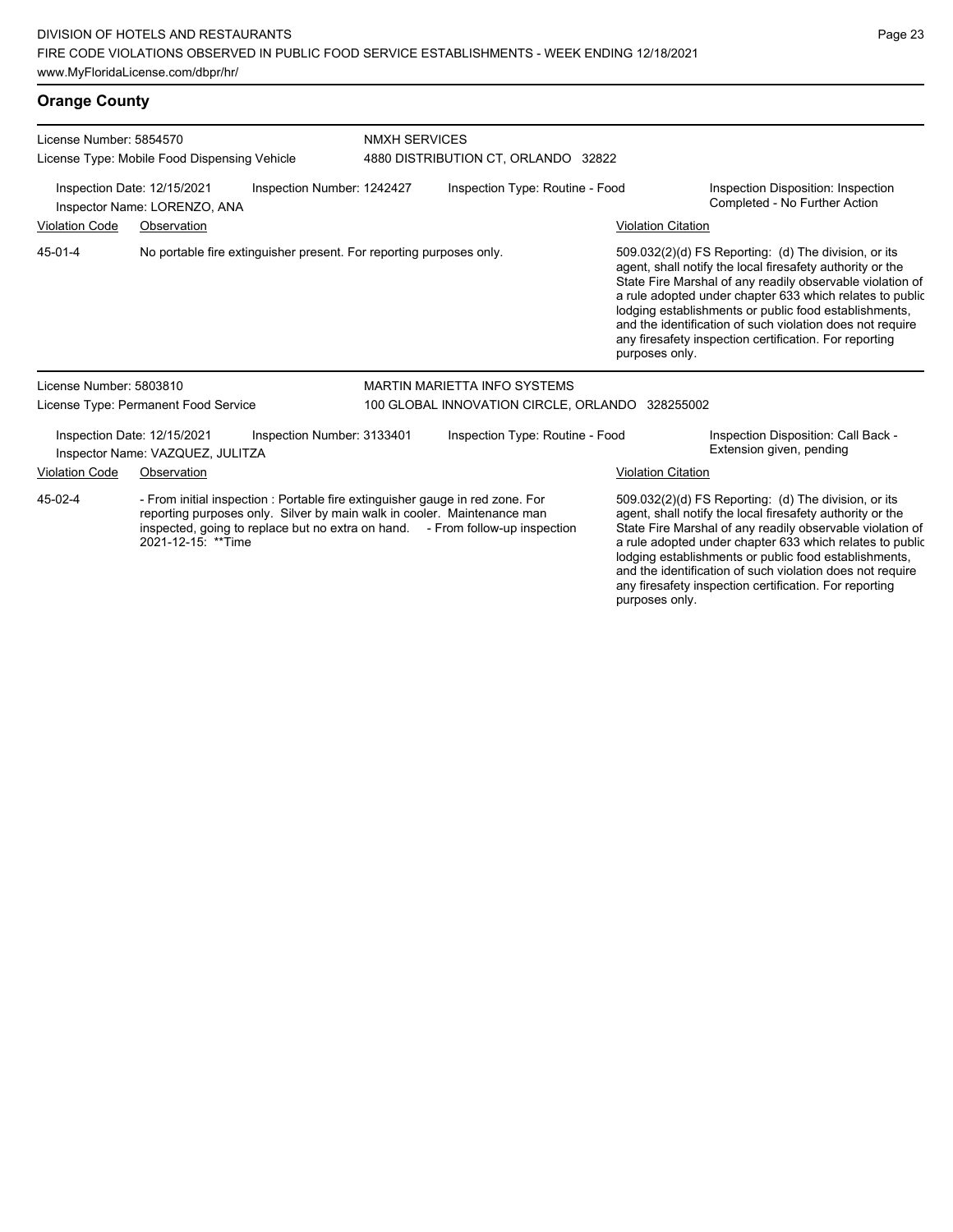Portable fire extinguisher gauge in red zone. For reporting purposes only.

Observed at fire extinguisher at register

45-02-4

**Palm Beach County**

License Number: 6022232 License Type: Permanent Food Service TURN 3 SPORTS BAR 23032 SANDALFOOT PLAZA, BOCA RATON 33428 Inspection Date: 12/13/2021 Inspection Number: 3156539 Inspection Type: Routine - Food Inspection Disposition: Inspection Completed - No Further Action Inspector Name: LEWIS, LYNDEN Violation Code Observation Violation Citation Portable fire extinguisher missing from its designated location. For reporting purposes only. 509.032(2)(d) FS Reporting: (d) The division, or its agent, shall notify the local firesafety authority or the State Fire Marshal of any readily observable violation of a rule adopted under chapter 633 which relates to public lodging establishments or public food establishments, and the identification of such violation does not require any firesafety inspection certification. For reporting purposes only. 45-05-4 License Number: 6020948 License Type: Permanent Food Service PAPAS TAPAS 259 NE 2 AVE, DELRAY BEACH 33444 Inspection Date: 12/14/2021 Inspection Number: 3149336 Inspection Type: Routine - Food Inspection Disposition: Inspection Inspector Name: GOODWIN, NICHOLAS **Completed - No Further Action** Violation Code Observation **Violation** Violation Code Observation Propane tank (larger than 2.7 lb. water capacity/1 lb. gas capacity) located inside of the building. For reporting purposes only. Observed 2 LP gas tanks stored on top of walk in cooler. Operator removed \*\*Corrected On-Site\*\* 509.032(2)(d) FS Reporting: (d) The division, or its agent, shall notify the local firesafety authority or the State Fire Marshal of any readily observable violation of a rule adopted under chapter 633 which relates to public lodging establishments or public food establishments, and the identification of such violation does not require any firesafety inspection certification. For reporting purposes only. 48-04-4 License Number: 6008353 License Type: Permanent Food Service BIG ALS STEAKS 450 E ATLANTIC AVE, DELRAY BEACH 33483 Inspection Date: 12/16/2021 Inspection Number: 3144998 Inspection Type: Routine - Food Inspection Disposition: Call Back -<br>Inspector Name: GOODWIN NICHOLAS Inspector Name: GOODWIN, NICHOLAS Violation Code Observation Violation Citation - From initial inspection : Portable fire extinguisher gauge in red zone. For reporting purposes only. Observed at fire extinguisher at register - From follow-up inspection 2021-12-16: Next unannounced \*\*Time Extended\*\* 509.032(2)(d) FS Reporting: (d) The division, or its agent, shall notify the local firesafety authority or the State Fire Marshal of any readily observable violation of a rule adopted under chapter 633 which relates to public lodging establishments or public food establishments, and the identification of such violation does not require any firesafety inspection certification. For reporting purposes only. 45-02-4

> 509.032(2)(d) FS Reporting: (d) The division, or its agent, shall notify the local firesafety authority or the State Fire Marshal of any readily observable violation of a rule adopted under chapter 633 which relates to public lodging establishments or public food establishments, and the identification of such violation does not require any firesafety inspection certification. For reporting purposes only.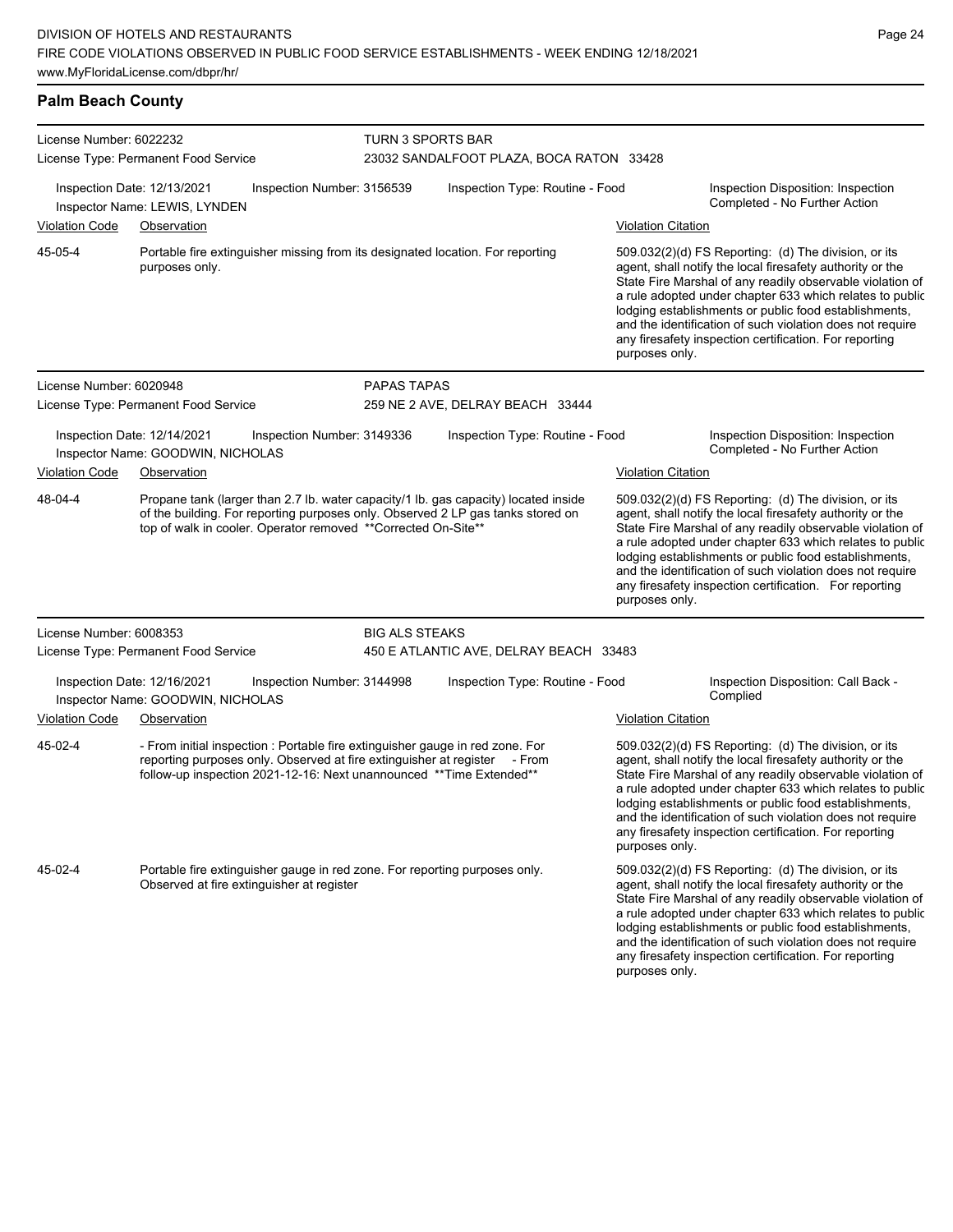## **Pinellas County**

| License Number: 6218109 |                                                                                                                                                                                                                                                                    | <b>BUFFALO CITY</b>        |                                                                                |                           |                                                                                                                                                                                                                                                                                                                                                                                                                            |
|-------------------------|--------------------------------------------------------------------------------------------------------------------------------------------------------------------------------------------------------------------------------------------------------------------|----------------------------|--------------------------------------------------------------------------------|---------------------------|----------------------------------------------------------------------------------------------------------------------------------------------------------------------------------------------------------------------------------------------------------------------------------------------------------------------------------------------------------------------------------------------------------------------------|
|                         | License Type: Permanent Food Service                                                                                                                                                                                                                               |                            | 5631 PARK STREET NORTH, ST. PETERSBURG 33709                                   |                           |                                                                                                                                                                                                                                                                                                                                                                                                                            |
|                         | Inspection Date: 12/17/2021<br>Inspector Name: HEFFNER, CHRISTOPHER                                                                                                                                                                                                | Inspection Number: 3176414 | Inspection Type: Complaint Full                                                |                           | Inspection Disposition: Emergency<br>Order Callback Not Complied                                                                                                                                                                                                                                                                                                                                                           |
| <b>Violation Code</b>   | Observation                                                                                                                                                                                                                                                        |                            |                                                                                | <b>Violation Citation</b> |                                                                                                                                                                                                                                                                                                                                                                                                                            |
| 48-04-4                 | - From initial inspection : Propane tank (larger than 2.7 lb. water capacity/1 lb. gas<br>capacity) located inside of the building. For reporting purposes only. Gas can,<br>blower, pressure washers stored indoors - From follow-up inspection<br>2021-12-17: ** |                            |                                                                                | purposes only.            | 509.032(2)(d) FS Reporting: (d) The division, or its<br>agent, shall notify the local firesafety authority or the<br>State Fire Marshal of any readily observable violation of<br>a rule adopted under chapter 633 which relates to public<br>lodging establishments or public food establishments,<br>and the identification of such violation does not require<br>any firesafety inspection certification. For reporting |
| 48-04-4                 | Propane tank (larger than 2.7 lb. water capacity/1 lb. gas capacity) located inside<br>of the building. For reporting purposes only. Gas can, blower, pressure washers<br>stored indoors                                                                           |                            |                                                                                | purposes only.            | 509.032(2)(d) FS Reporting: (d) The division, or its<br>agent, shall notify the local firesafety authority or the<br>State Fire Marshal of any readily observable violation of<br>a rule adopted under chapter 633 which relates to public<br>lodging establishments or public food establishments,<br>and the identification of such violation does not require<br>any firesafety inspection certification. For reporting |
| License Number: 6217063 |                                                                                                                                                                                                                                                                    | SMILEY'S DELI              |                                                                                |                           |                                                                                                                                                                                                                                                                                                                                                                                                                            |
|                         | License Type: Permanent Food Service                                                                                                                                                                                                                               |                            | 3441 CENTRAL AVE, ST. PETERSBURG 33713                                         |                           |                                                                                                                                                                                                                                                                                                                                                                                                                            |
| <b>Violation Code</b>   | Inspection Date: 12/14/2021<br>Inspector Name: HEFFNER, CHRISTOPHER<br>Observation                                                                                                                                                                                 | Inspection Number: 3165102 | Inspection Type: Routine - Food                                                | <b>Violation Citation</b> | Inspection Disposition: Warning<br>Issued                                                                                                                                                                                                                                                                                                                                                                                  |
|                         |                                                                                                                                                                                                                                                                    |                            |                                                                                |                           |                                                                                                                                                                                                                                                                                                                                                                                                                            |
| 49-05-4                 | Increased seating from 0 to 4 seats ** Warning**                                                                                                                                                                                                                   |                            |                                                                                | purposes only.            | 509.032(2)(d) FS Reporting: (d) The division, or its<br>agent, shall notify the local firesafety authority or the<br>State Fire Marshal of any readily observable violation of<br>a rule adopted under chapter 633 which relates to public<br>lodging establishments or public food establishments,<br>and the identification of such violation does not require<br>any firesafety inspection certification. For reporting |
| 49-05-4                 | - From initial inspection : Increased seating from 0 to 4 seats **Warning**<br>From follow-up inspection 2021-12-15: ** Time Extended**                                                                                                                            |                            |                                                                                | purposes only.            | 509.032(2)(d) FS Reporting: (d) The division, or its<br>agent, shall notify the local firesafety authority or the<br>State Fire Marshal of any readily observable violation of<br>a rule adopted under chapter 633 which relates to public<br>lodging establishments or public food establishments,<br>and the identification of such violation does not require<br>any firesafety inspection certification. For reporting |
| License Number: 6217043 | License Type: Permanent Food Service                                                                                                                                                                                                                               |                            | <b>BANQUET MASTERS RESTAURANT</b><br>13355 49TH STREET NORTH, CLEARWATER 33762 |                           |                                                                                                                                                                                                                                                                                                                                                                                                                            |
|                         | Inspection Date: 12/13/2021<br>Inspector Name: WILMOT, TASHARA                                                                                                                                                                                                     | Inspection Number: 3132947 | Inspection Type: Routine - Food                                                |                           | Inspection Disposition: Inspection<br>Completed - No Further Action                                                                                                                                                                                                                                                                                                                                                        |
| <b>Violation Code</b>   | Observation                                                                                                                                                                                                                                                        |                            |                                                                                | <b>Violation Citation</b> |                                                                                                                                                                                                                                                                                                                                                                                                                            |
| 46-04-4                 | Exit door locked. For reporting purposes only.<br>-shopping cart blocking exit door next to linen room                                                                                                                                                             |                            |                                                                                |                           | 509.032(2)(d) FS Reporting: (d) The division, or its<br>agent, shall notify the local firesafety authority or the<br>State Fire Marshal of any readily observable violation of<br>a rule adopted under chapter 633 which relates to public<br>lodging establishments or public food establishments,<br>and the identification of such violation does not require                                                           |

Page 25

any firesafety inspection certification. For reporting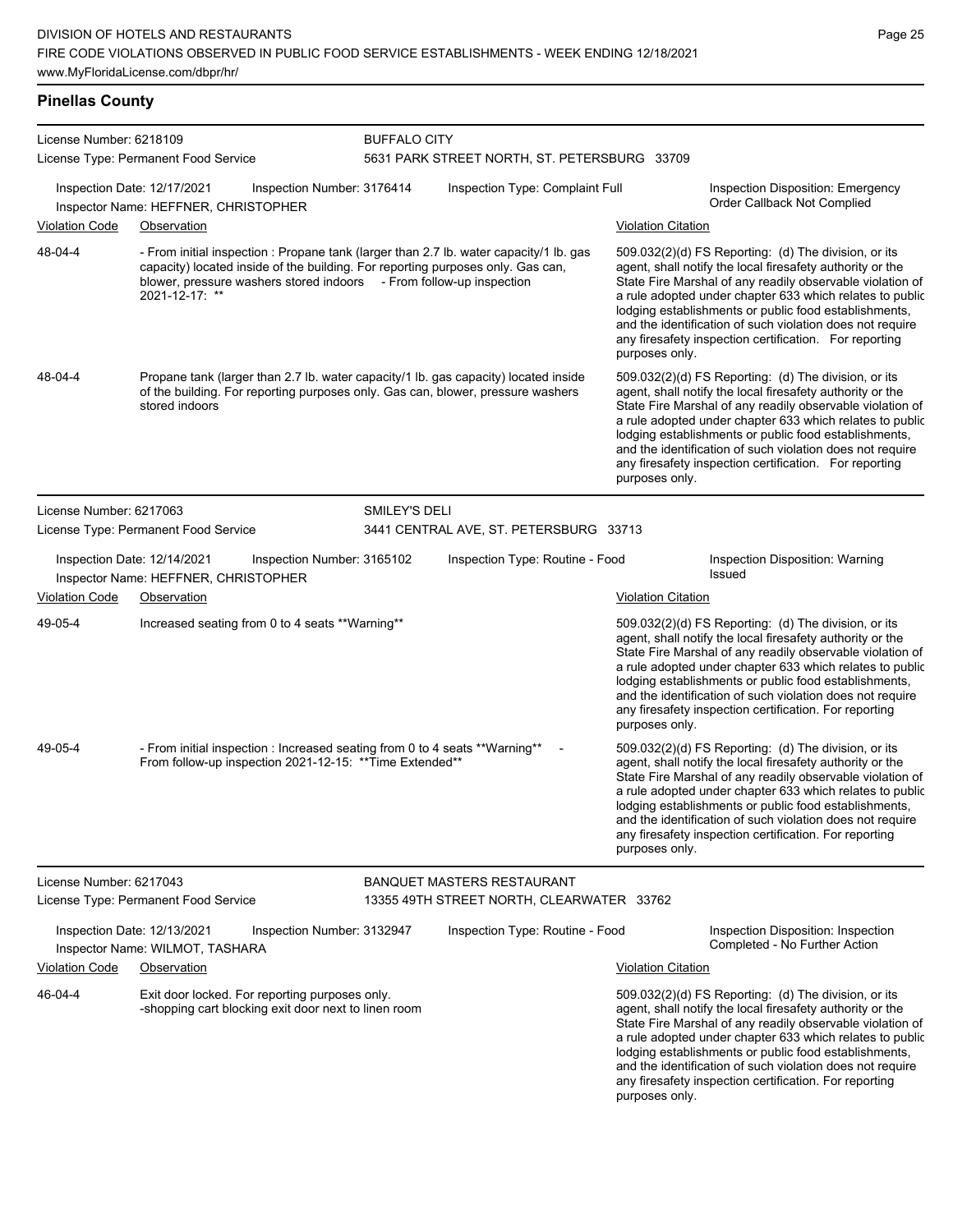**Pinellas County**

| License Number: 6217451                                                                       |                                                                                                                                                                                                                                                                        |                            | BELLEAIR COFFEE COMPANY                              |                                                                     |                                                                                                                                                                                                                                                                                                                                                                                                                            |  |  |  |
|-----------------------------------------------------------------------------------------------|------------------------------------------------------------------------------------------------------------------------------------------------------------------------------------------------------------------------------------------------------------------------|----------------------------|------------------------------------------------------|---------------------------------------------------------------------|----------------------------------------------------------------------------------------------------------------------------------------------------------------------------------------------------------------------------------------------------------------------------------------------------------------------------------------------------------------------------------------------------------------------------|--|--|--|
|                                                                                               | License Type: Permanent Food Service                                                                                                                                                                                                                                   |                            | 100 INDIAN ROCKS ROAD SUITE J, BELLEAIR BLUFFS 33770 |                                                                     |                                                                                                                                                                                                                                                                                                                                                                                                                            |  |  |  |
| Inspection Date: 12/14/2021<br>Inspection Number: 3098860<br>Inspector Name: KOUSTIS, TIMOTHY |                                                                                                                                                                                                                                                                        |                            | Inspection Type: Routine - Food                      | Inspection Disposition: Inspection<br>Completed - No Further Action |                                                                                                                                                                                                                                                                                                                                                                                                                            |  |  |  |
| <b>Violation Code</b>                                                                         | Observation                                                                                                                                                                                                                                                            |                            |                                                      | <b>Violation Citation</b>                                           |                                                                                                                                                                                                                                                                                                                                                                                                                            |  |  |  |
| 48-04-4                                                                                       | Propane tank (larger than 2.7 lb. water capacity/1 lb. gas capacity) located inside<br>of the building. For reporting purposes only.<br>Propane tank located in back storage room next to exit door. Item moved outside.<br>**Corrected On-Site** **Repeat Violation** |                            |                                                      | purposes only.                                                      | 509.032(2)(d) FS Reporting: (d) The division, or its<br>agent, shall notify the local firesafety authority or the<br>State Fire Marshal of any readily observable violation of<br>a rule adopted under chapter 633 which relates to public<br>lodging establishments or public food establishments,<br>and the identification of such violation does not require<br>any firesafety inspection certification. For reporting |  |  |  |
| License Number: 6217167                                                                       |                                                                                                                                                                                                                                                                        |                            | SANTA FE MEXICAN GRILL                               |                                                                     |                                                                                                                                                                                                                                                                                                                                                                                                                            |  |  |  |
|                                                                                               | License Type: Permanent Food Service                                                                                                                                                                                                                                   |                            | 800 CLEARWATER LARGO, LARGO 33770                    |                                                                     |                                                                                                                                                                                                                                                                                                                                                                                                                            |  |  |  |
|                                                                                               | Inspection Date: 12/16/2021<br>Inspector Name: KOUSTIS, TIMOTHY                                                                                                                                                                                                        | Inspection Number: 3108449 | Inspection Type: Routine - Food                      |                                                                     | Inspection Disposition: Inspection<br>Completed - No Further Action                                                                                                                                                                                                                                                                                                                                                        |  |  |  |
| <b>Violation Code</b>                                                                         | Observation                                                                                                                                                                                                                                                            |                            |                                                      | <b>Violation Citation</b>                                           |                                                                                                                                                                                                                                                                                                                                                                                                                            |  |  |  |
| 49-03-4                                                                                       | Flammables stored/debris present in boiler room. For reporting purposes only.<br>Can of gasoline stored in hot water tank room. ** Corrected On-Site**                                                                                                                 |                            |                                                      |                                                                     | 61C-1.004(6) FAC Reporting: (6) Attics, basements,<br>boiler rooms, meter rooms, laundry rooms, and storage<br>rooms shall be kept clean and free of debris and<br>flammables. For reporting purposes only.                                                                                                                                                                                                                |  |  |  |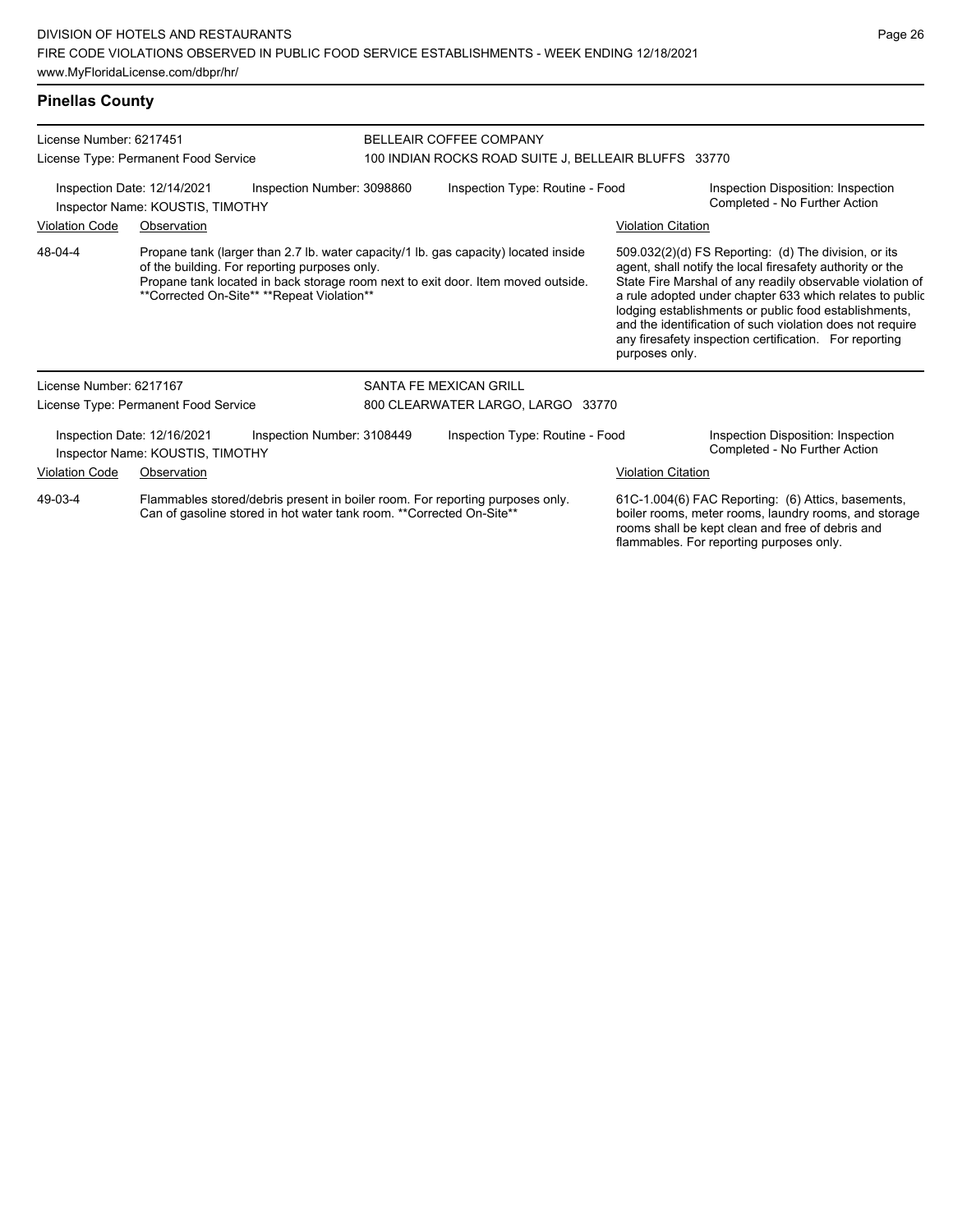### **Putnam County**

License Number: 6400830 License Type: Permanent Food Service

#### PAPA JOHNS PIZZA 1817 REID STREET, PALATKA 32177

Inspection Date: 12/15/2021 Inspection Number: 3129406 Inspection Type: Routine - Food Inspection Disposition: Administrative<br>Inspector Name: PERRY DENNIS

Inspector Name: PERRY, DENNIS

Violation Code Observation Violation Citation

45-05-4

Portable fire extinguisher missing from its designated location. For reporting purposes only.

Fire extinguisher by front counter. Manager states clip for extinguisher was knocked off wall. Fire extinguisher is present by manager desk.

509.032(2)(d) FS Reporting: (d) The division, or its agent, shall notify the local firesafety authority or the State Fire Marshal of any readily observable violation of a rule adopted under chapter 633 which relates to public lodging establishments or public food establishments, and the identification of such violation does not require any firesafety inspection certification. For reporting purposes only.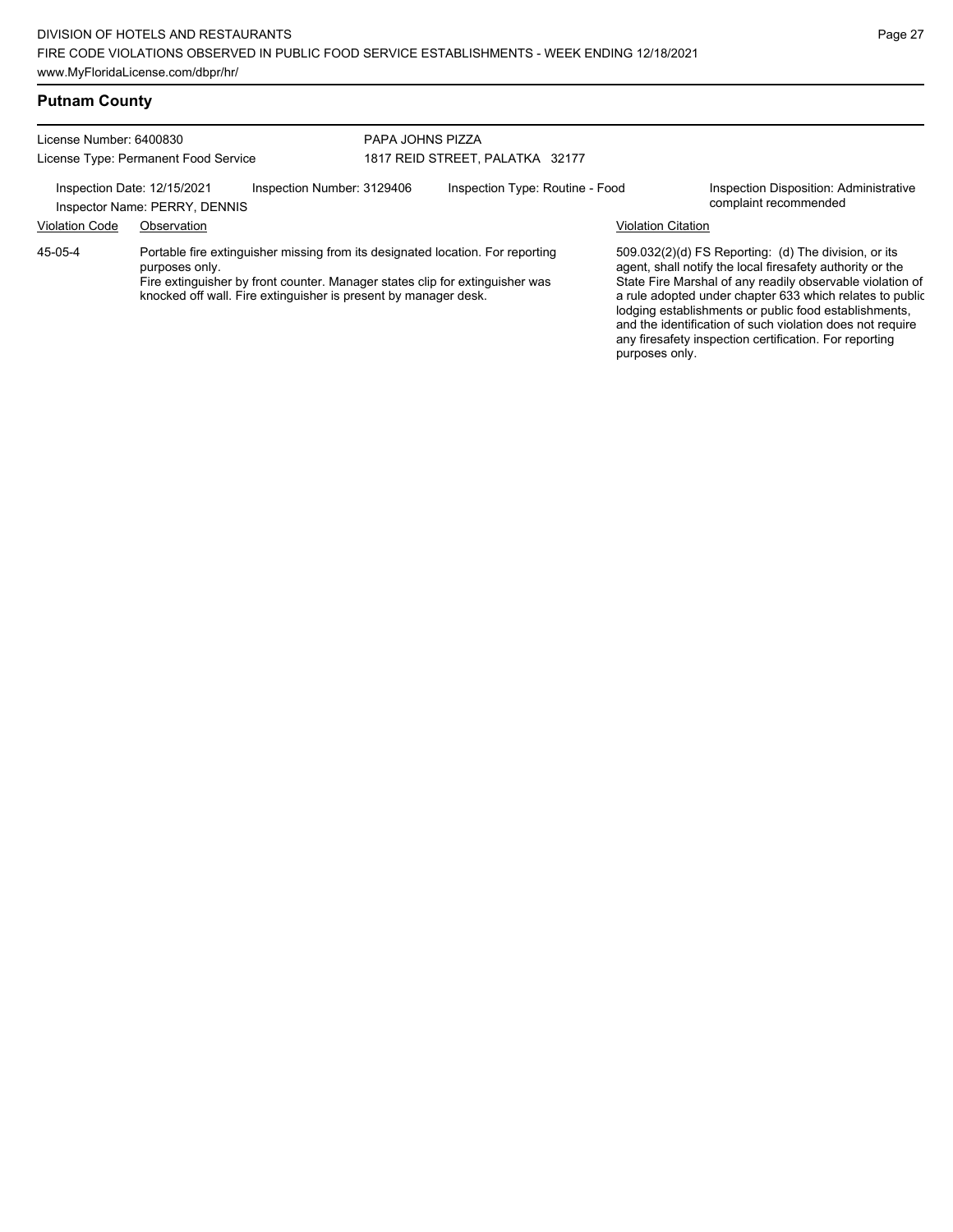# **Sarasota County**

| License Number: 6804642<br>License Type: Permanent Food Service                              |                                                                |                                                                                                                                           | <b>JUICY CRAB SEAFOOD</b><br>560 N WASHINGTON BLVD UNIT E, SARASOTA 34236 |                                        |                           |                                                                                                                                                                                                                                                                                                                                                                                                                            |  |
|----------------------------------------------------------------------------------------------|----------------------------------------------------------------|-------------------------------------------------------------------------------------------------------------------------------------------|---------------------------------------------------------------------------|----------------------------------------|---------------------------|----------------------------------------------------------------------------------------------------------------------------------------------------------------------------------------------------------------------------------------------------------------------------------------------------------------------------------------------------------------------------------------------------------------------------|--|
| Inspection Date: 12/15/2021<br>Inspection Number: 3137797<br>Inspector Name: MCKEON, MICHAEL |                                                                |                                                                                                                                           | Inspection Type: Routine - Food                                           |                                        |                           | Inspection Disposition: Inspection<br>Completed - No Further Action                                                                                                                                                                                                                                                                                                                                                        |  |
| <b>Violation Code</b>                                                                        | Observation                                                    |                                                                                                                                           |                                                                           |                                        | <b>Violation Citation</b> |                                                                                                                                                                                                                                                                                                                                                                                                                            |  |
| 47-03-4                                                                                      |                                                                | Observed electrical wiring in disrepair. For reporting purposes only.<br>Exposed wiring in the walk in cooler next to the condenser.      |                                                                           |                                        | purposes only.            | 509.032(2)(d) FS Reporting: (d) The division, or its<br>agent, shall notify the local firesafety authority or the<br>State Fire Marshal of any readily observable violation of<br>a rule adopted under chapter 633 which relates to public<br>lodging establishments or public food establishments,<br>and the identification of such violation does not require<br>any firesafety inspection certification. For reporting |  |
| License Number: 6805296                                                                      |                                                                |                                                                                                                                           |                                                                           | BOONBON RESTAURANT AND LOUNGE          |                           |                                                                                                                                                                                                                                                                                                                                                                                                                            |  |
|                                                                                              | License Type: Permanent Food Service                           |                                                                                                                                           |                                                                           | 1118 N WASHINGTON BLVD, SARASOTA 34236 |                           |                                                                                                                                                                                                                                                                                                                                                                                                                            |  |
|                                                                                              | Inspection Date: 12/15/2021<br>Inspector Name: MCKEON, MICHAEL | Inspection Number: 3149998                                                                                                                |                                                                           | Inspection Type: Routine - Food        |                           | Inspection Disposition: Inspection<br>Completed - No Further Action                                                                                                                                                                                                                                                                                                                                                        |  |
| <b>Violation Code</b>                                                                        | Observation                                                    |                                                                                                                                           |                                                                           |                                        | <b>Violation Citation</b> |                                                                                                                                                                                                                                                                                                                                                                                                                            |  |
| 46-01-4                                                                                      |                                                                | Marked exit/path to marked exit blocked. For reporting purposes only.<br>Back exit door in the kitchen is blocked by a dry storage shelf. |                                                                           |                                        |                           | 509.032(2)(d) FS Reporting: (d) The division, or its<br>agent, shall notify the local firesafety authority or the<br>State Fire Marshal of any readily observable violation of<br>a rule adopted under chapter 633 which relates to public<br>lodging establishments or public food establishments,<br>and the identification of such violation does not require                                                           |  |

any firesafety inspection certification. For reporting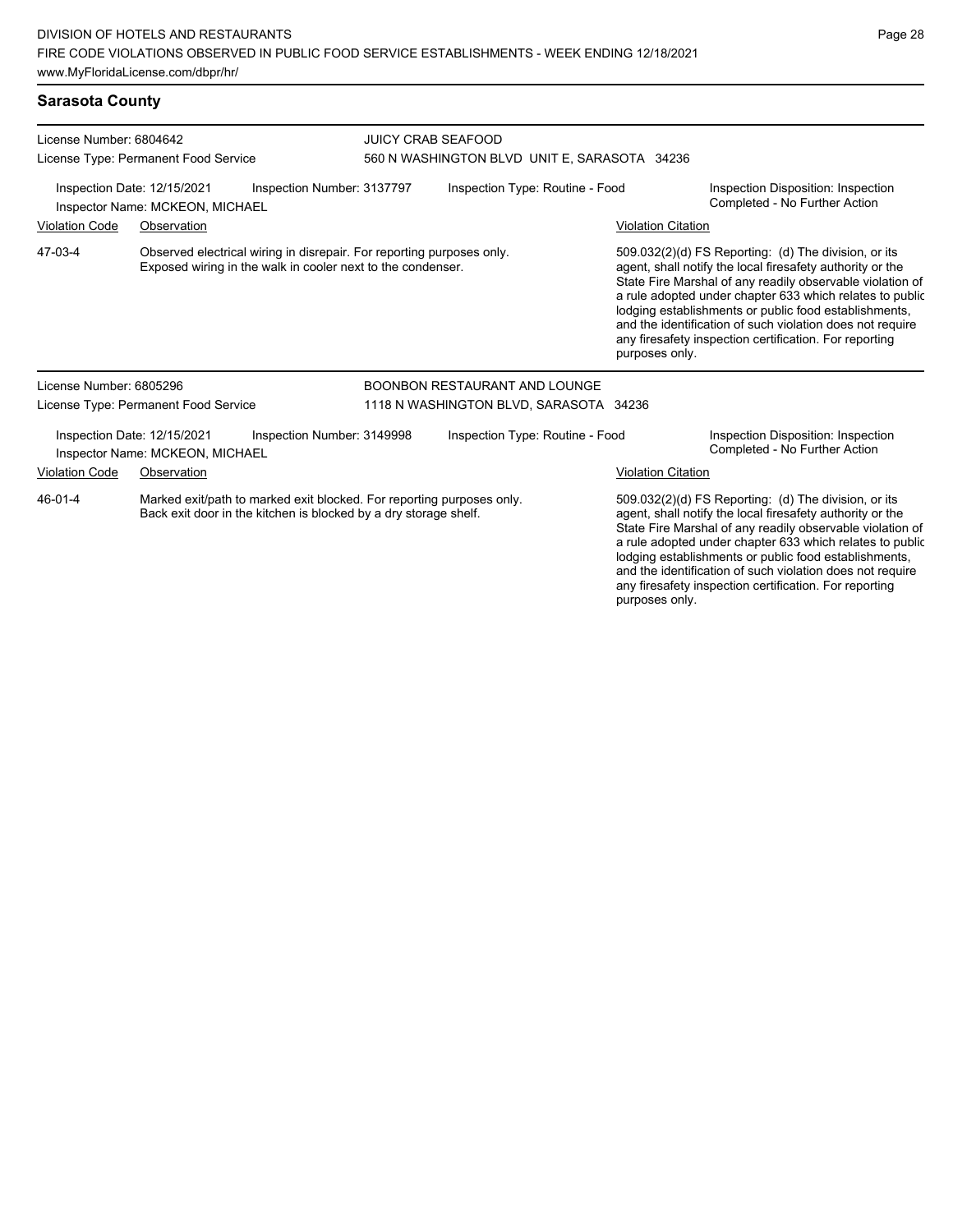## **St. Johns County**

| License Number: 6500363<br>License Type: Permanent Food Service                                        |                                                                 |                                                                       | <b>BURGER KING #9-2131</b><br>1725 US HWY 1 S, ST. AUGUSTINE BEACH 32084 |                                                                                                                                                                            |                           |                                                                                                                                                                                                                                                                                                                                                                                                                            |
|--------------------------------------------------------------------------------------------------------|-----------------------------------------------------------------|-----------------------------------------------------------------------|--------------------------------------------------------------------------|----------------------------------------------------------------------------------------------------------------------------------------------------------------------------|---------------------------|----------------------------------------------------------------------------------------------------------------------------------------------------------------------------------------------------------------------------------------------------------------------------------------------------------------------------------------------------------------------------------------------------------------------------|
| Inspection Date: 12/17/2021<br>Inspection Number: 3125350<br><b>Inspector Name: HARTMANN, MICHELLE</b> |                                                                 |                                                                       | Inspection Type: Routine - Food                                          |                                                                                                                                                                            |                           | Inspection Disposition: Inspection<br>Completed - No Further Action                                                                                                                                                                                                                                                                                                                                                        |
| <b>Violation Code</b>                                                                                  | Observation                                                     |                                                                       |                                                                          |                                                                                                                                                                            | <b>Violation Citation</b> |                                                                                                                                                                                                                                                                                                                                                                                                                            |
| 46-01-4                                                                                                | On-Site**                                                       | Marked exit/path to marked exit blocked. For reporting purposes only. |                                                                          | Exit blocked by trash cans. Person in charge moved trash cans. ** Corrected                                                                                                | purposes only.            | 509.032(2)(d) FS Reporting: (d) The division, or its<br>agent, shall notify the local firesafety authority or the<br>State Fire Marshal of any readily observable violation of<br>a rule adopted under chapter 633 which relates to public<br>lodging establishments or public food establishments,<br>and the identification of such violation does not require<br>any firesafety inspection certification. For reporting |
| License Number: 6501773                                                                                |                                                                 |                                                                       | <b>BONO'S</b>                                                            |                                                                                                                                                                            |                           |                                                                                                                                                                                                                                                                                                                                                                                                                            |
|                                                                                                        | License Type: Permanent Food Service                            |                                                                       |                                                                          | 2420 US 1 S, SAINT AUGUSTINE 32086                                                                                                                                         |                           |                                                                                                                                                                                                                                                                                                                                                                                                                            |
|                                                                                                        | Inspection Date: 12/17/2021<br>Inspector Name: BADDING, MELANIE | Inspection Number: 3120052                                            |                                                                          | Inspection Type: Routine - Food                                                                                                                                            |                           | Inspection Disposition: Inspection<br>Completed - No Further Action                                                                                                                                                                                                                                                                                                                                                        |
| <b>Violation Code</b>                                                                                  | Observation                                                     |                                                                       |                                                                          |                                                                                                                                                                            | <b>Violation Citation</b> |                                                                                                                                                                                                                                                                                                                                                                                                                            |
| 48-04-4                                                                                                | pit, another in the back of the building                        | of the building. For reporting purposes only.                         |                                                                          | Propane tank (larger than 2.7 lb. water capacity/1 lb. gas capacity) located inside<br>At the time of inspection two propane tanks stored in the building one by the grill |                           | 509.032(2)(d) FS Reporting: (d) The division, or its<br>agent, shall notify the local firesafety authority or the<br>State Fire Marshal of any readily observable violation of<br>a rule adopted under chapter 633 which relates to public<br>lodging establishments or public food establishments,<br>and the identification of such violation does not require                                                           |

any firesafety inspection certification. For reporting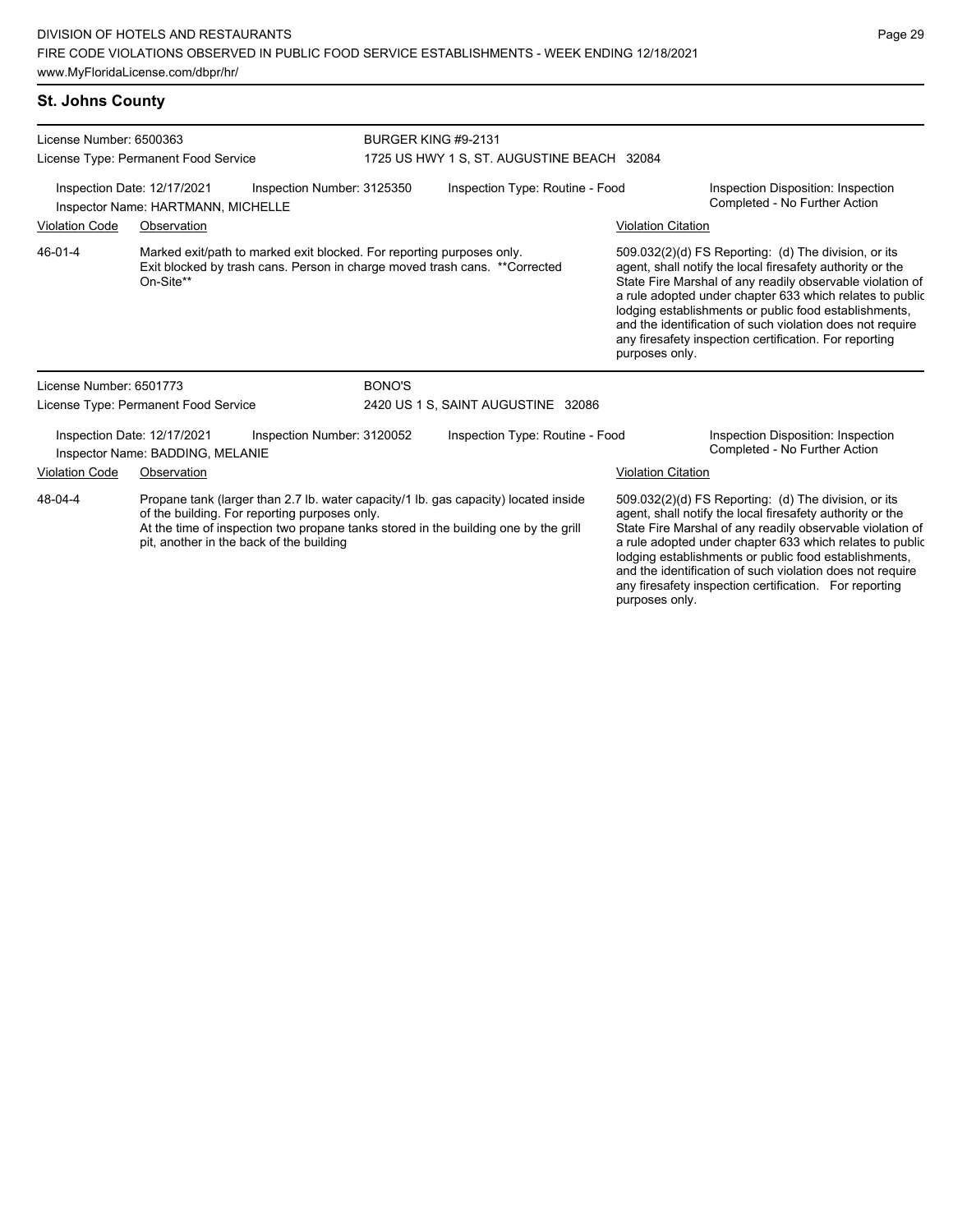## **Volusia County**

| License Number: 7407680 | License Type: Permanent Food Service                                                                                                                                                                                                                        |                            | BETTER JERK JAMAICAN RESTAURANT<br>1480 SOUTH RIDGEWOOD AVE, DAYTONA BEACH 32114 |                           |                                                                                                                                                                                                                                                                                                                                                                                                                            |  |
|-------------------------|-------------------------------------------------------------------------------------------------------------------------------------------------------------------------------------------------------------------------------------------------------------|----------------------------|----------------------------------------------------------------------------------|---------------------------|----------------------------------------------------------------------------------------------------------------------------------------------------------------------------------------------------------------------------------------------------------------------------------------------------------------------------------------------------------------------------------------------------------------------------|--|
|                         | Inspection Date: 12/14/2021<br>Inspector Name: PICHARDO, RENEE                                                                                                                                                                                              | Inspection Number: 3136698 | Inspection Type: Routine - Food                                                  |                           | Inspection Disposition: Call Back -<br>Complied                                                                                                                                                                                                                                                                                                                                                                            |  |
| Violation Code          | Observation                                                                                                                                                                                                                                                 |                            |                                                                                  | <b>Violation Citation</b> |                                                                                                                                                                                                                                                                                                                                                                                                                            |  |
| 45-02-4                 | - From initial inspection : Portable fire extinguisher gauge in red zone. For<br>reporting purposes only. Near back door - From follow-up inspection<br>2021-12-09: **Time Extended** - From follow-up inspection 2021-12-14:<br>**Time Extended**          |                            |                                                                                  | purposes only.            | 509.032(2)(d) FS Reporting: (d) The division, or its<br>agent, shall notify the local firesafety authority or the<br>State Fire Marshal of any readily observable violation of<br>a rule adopted under chapter 633 which relates to public<br>lodging establishments or public food establishments,<br>and the identification of such violation does not require<br>any firesafety inspection certification. For reporting |  |
| License Number: 7406438 |                                                                                                                                                                                                                                                             | <b>JOY LUCK CAFE</b>       |                                                                                  |                           |                                                                                                                                                                                                                                                                                                                                                                                                                            |  |
|                         | License Type: Permanent Food Service                                                                                                                                                                                                                        |                            | 5000 S CLYDE MORRIS BLVD STE 8, PORT ORANGE 32127                                |                           |                                                                                                                                                                                                                                                                                                                                                                                                                            |  |
|                         | Inspection Date: 12/14/2021<br>Inspector Name: FRANZ, LINDA                                                                                                                                                                                                 | Inspection Number: 3123365 | Inspection Type: Routine - Food                                                  |                           | Inspection Disposition: Administrative<br>complaint recommended                                                                                                                                                                                                                                                                                                                                                            |  |
| Violation Code          | Observation                                                                                                                                                                                                                                                 |                            |                                                                                  | <b>Violation Citation</b> |                                                                                                                                                                                                                                                                                                                                                                                                                            |  |
| 46-01-4                 | Marked exit/path to marked exit blocked. For reporting purposes only. Structure<br>built and blocking front entrance to location so that guests can not enter.                                                                                              |                            |                                                                                  | purposes only.            | 509.032(2)(d) FS Reporting: (d) The division, or its<br>agent, shall notify the local firesafety authority or the<br>State Fire Marshal of any readily observable violation of<br>a rule adopted under chapter 633 which relates to public<br>lodging establishments or public food establishments,<br>and the identification of such violation does not require<br>any firesafety inspection certification. For reporting |  |
| 46-01-4                 | - From initial inspection : Marked exit/path to marked exit blocked. For reporting<br>purposes only. Structure built and blocking front entrance to location so that<br>guests can not enter. - From follow-up inspection 2021-12-15: ** Time<br>Extended** |                            |                                                                                  | purposes only.            | 509.032(2)(d) FS Reporting: (d) The division, or its<br>agent, shall notify the local firesafety authority or the<br>State Fire Marshal of any readily observable violation of<br>a rule adopted under chapter 633 which relates to public<br>lodging establishments or public food establishments,<br>and the identification of such violation does not require<br>any firesafety inspection certification. For reporting |  |
| License Number: 7407022 |                                                                                                                                                                                                                                                             | <b>ASIAN SAUCE BOX</b>     |                                                                                  |                           |                                                                                                                                                                                                                                                                                                                                                                                                                            |  |
|                         | License Type: Permanent Food Service                                                                                                                                                                                                                        |                            | 5535 S WILLIAMSON BLVD SUITE 652, PORT ORANGE 32128                              |                           |                                                                                                                                                                                                                                                                                                                                                                                                                            |  |
|                         | Inspection Date: 12/13/2021<br>Inspector Name: COREY, DEREK                                                                                                                                                                                                 | Inspection Number: 3128932 | Inspection Type: Routine - Food                                                  |                           | Inspection Disposition: Warning<br>Issued                                                                                                                                                                                                                                                                                                                                                                                  |  |
| <b>Violation Code</b>   | Observation                                                                                                                                                                                                                                                 |                            |                                                                                  | <b>Violation Citation</b> |                                                                                                                                                                                                                                                                                                                                                                                                                            |  |
| 46-01-4                 | Marked exit/path to marked exit blocked. For reporting purposes only. Children's<br>toys on floor blocking access to back door.                                                                                                                             |                            |                                                                                  |                           | 509.032(2)(d) FS Reporting: (d) The division, or its<br>agent, shall notify the local firesafety authority or the<br>State Fire Marshal of any readily observable violation of<br>a rule adopted under chapter 633 which relates to public<br>lodging establishments or public food establishments,<br>and the identification of such violation does not require<br>any firesafety inspection certification. For reporting |  |